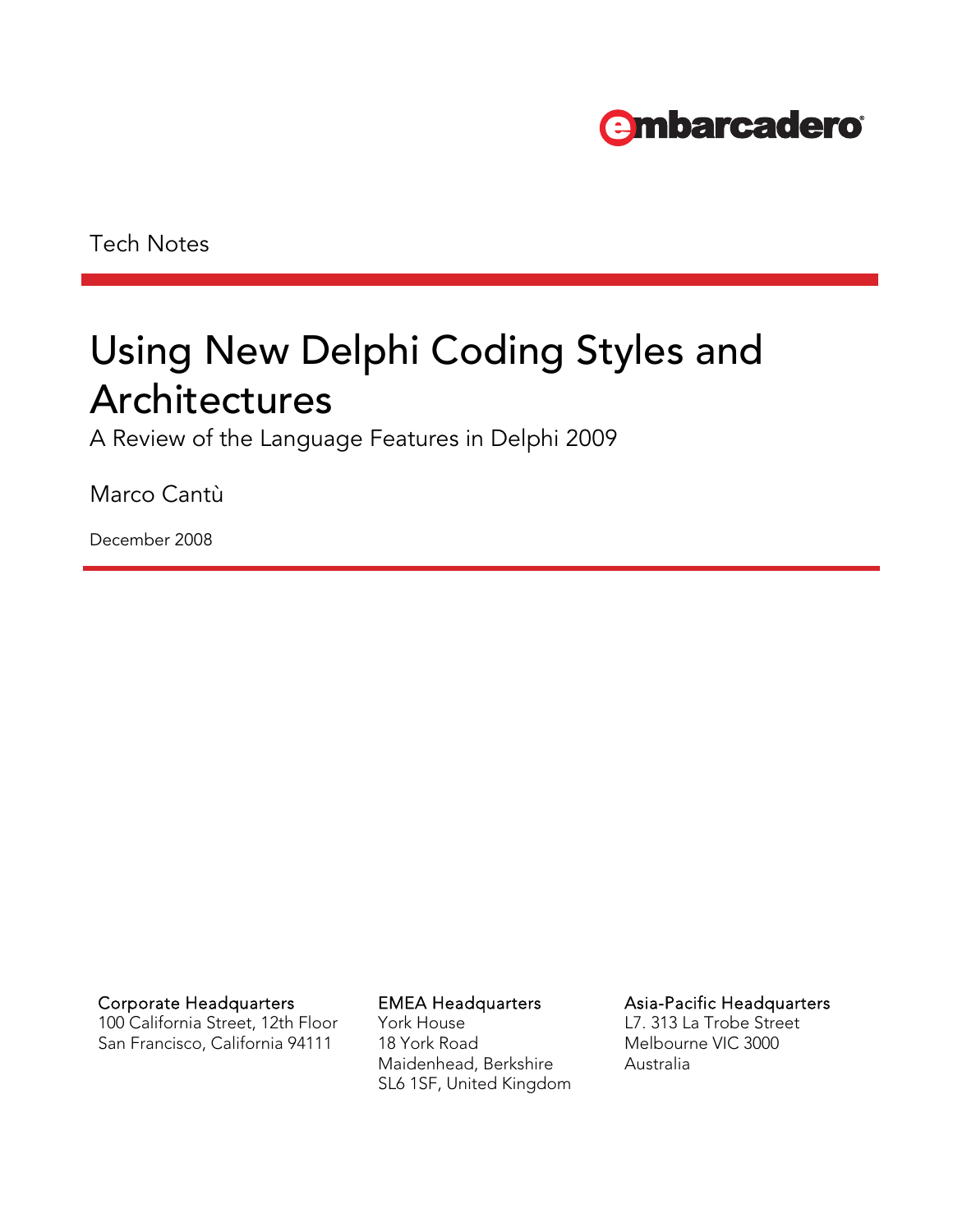# INTRODUCTION: THE DELPHI LANGUAGE

The Delphi language, better known as Object Pascal, is a modern strong type-checked and object-oriented language, featuring single inheritance and an object reference model. In recent years, the language has been augmented with record with methods, operators overloading for records, class data, nested types, sealed classes, final methods and many other relevant features. The most surprising extension was probably the introduction of class helpers, a technique used to add new methods to an existing class or replace some of the existing methods.

But in Delphi 2009 the new features added to the compiler are even more relevant. Besides the extensions to the string type to support Unicode, the last version of Delphi introduces generic data types, anonymous methods, and a number of other "minor" but very interesting features.

# INTRODUCING GENERICS

As a first example of a generic class, I've implemented a key-value pair data structure. The first code snippet below shows the data structure as it is traditionally written, with an object used to hold the value:

```
type 
  TKeyValue = class
   private 
     FKey: string; 
    FValue: TObject;procedure SetKey(const Value: string);
    procedure SetValue(const Value: TObject);
   public 
    property Key: string read FKey write SetKey;
    property Value: TObject read FValue write SetValue;
   end;
```
To use this class you can create an object, set its key and value, and use it, shown in the following snippets:

```
// FormCreate 
kv : = TKeyValue. Create;
// Button1Click 
kv.Key := 'mykey'; 
kv. Value : = \text{Sender};
// Button2Click 
kv.Value := self; // the form 
// Button3Click 
ShowMessage ('[' + kv.Key + ',' + 
 kv.Value.ClassName + ']');
```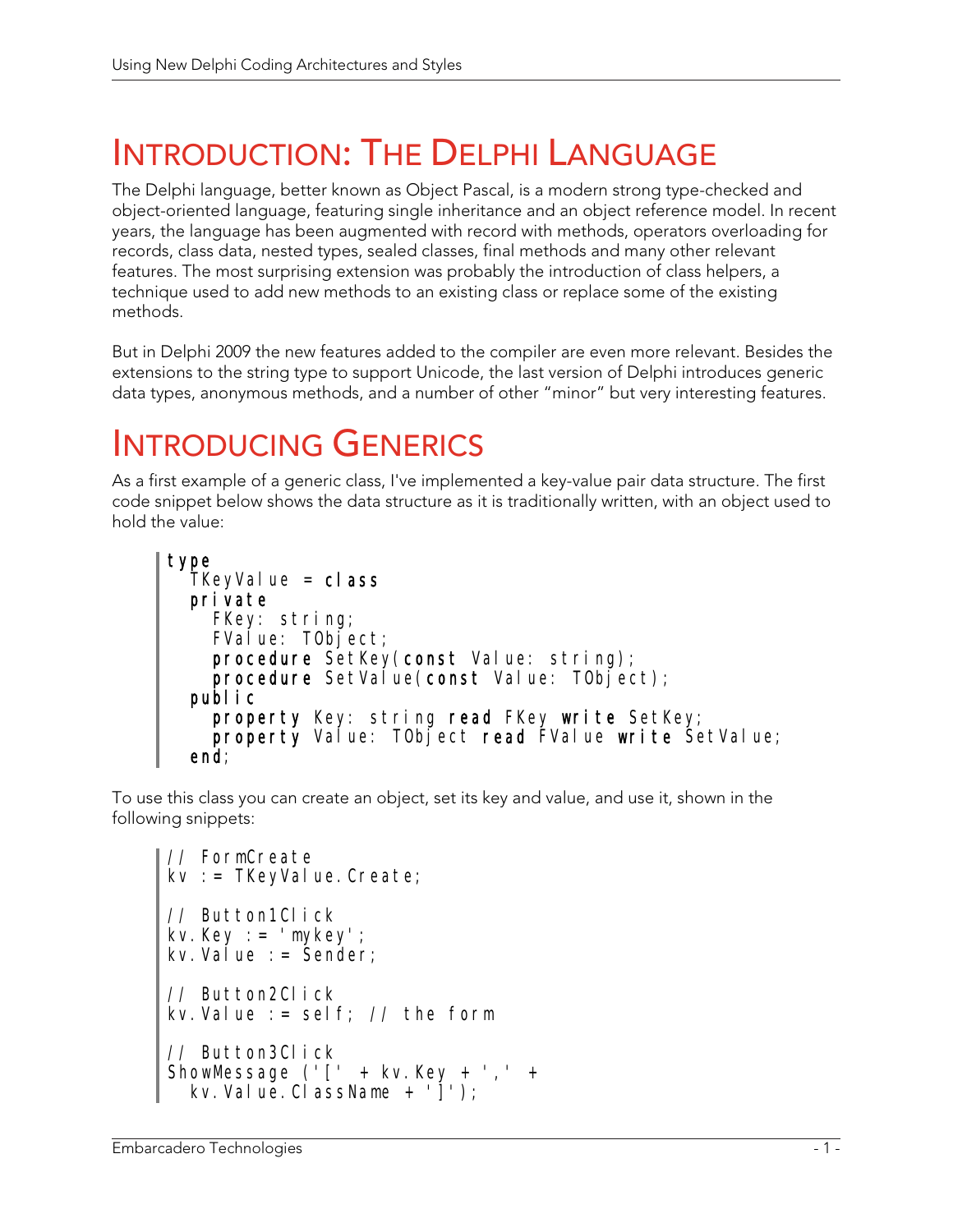Generics make it possible to use a much broader definition for the value, but that's not the key point. What's totally different (as we'll see) is that once you've instantiated the key-value generic class, it becomes a specific class tied to a given data type. This makes your code type safer, but I'm getting ahead of myself. Let's start with the syntax used to define the generic class:

```
type 
  TKeyValue<T> = class
   private 
     FKey: string; 
    FValue: T;
    procedure SetKey(const Value: string);
    procedure SetValue(const Value: T);
   public 
    property Key: string read FKey write SetKey;
     property Value: T read FValue write SetValue; 
   end;
```
In this class definition, there is one unspecified type that is indicated by the placeholder T. The generic TKeyVal ue<T> class uses the unspecified type as the type of the property value field and the setter method parameter. The methods are defined as usual; however, even though they have to do with the generic type, their definition contains the complete name of the class, including the generic type:

```
procedure TKeyValue<T>.SetKey(const Value: string);
begin 
  FKey := Value;end; 
procedure TKeyValue<T>.SetValue(const Value: T);
begin 
  \bar{F}Value : = Value;
end;
```
To use the class, instead, you have to fully qualify it, providing the actual value of the generic type. For example, you can now declare a key-value object hosting button as value by writing:

#### $\parallel$  kv: TKeyValue<TButton>;

The full name is also required when creating an instance because this is the actual type name (the generic, uninstantiated type name is like a type construction mechanism).

Using a specific type of the value for the key-value pair makes the code much more robust, as you can now only add TButton (or derived) objects to the key-value pair and can use the various methods of the extracted object. These are some snippets:

```
// FormCreate 
kv := TKeyValue<TButton>.Create;
// Button1Click 
kv.Key := 'mykey';
```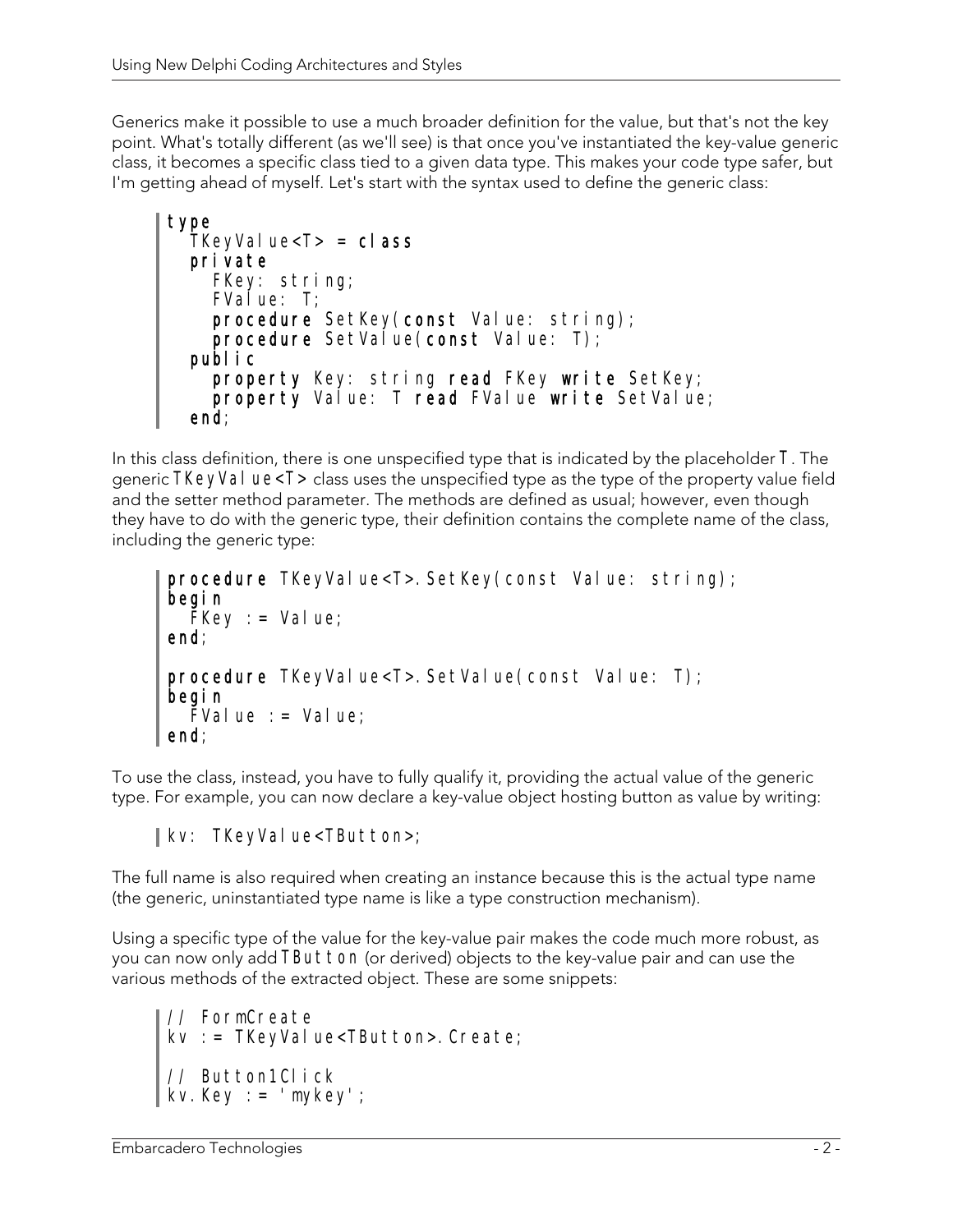kv.Value := Sender as TButton; // Button2Click kv.Value := Sender as TButton; // was "self" // Button3Click ShowMessage ('[' + kv.Key + ',' + kv.Value.Name + ']');

When assigning a generic object in the previous version of the code we could add either a button or a form. Now we can use only a button, a rule enforced by the compiler. Likewise, rather than a generic kv. Val ue. CI assName in the output, we can use the component Name, or any other property of TButton.

Of course, we can also mimic the original program by declaring the key-value pair as:

#### kvo: TKeyValue<T0bject>;

In this version of the generic key-value pair class, we can add any object as value. However, we won't be able to do much on the extracted objects unless we cast them to a more specific type. To find a good balance, you might want to go for something in between specific buttons and any object and request the value to be a component:

#### $\parallel$  kvc: TKeyValue<TComponent>;

Finally, we can create an instance of the generic key-value pair class that doesn't store object values, but rather plain integers, as shown:

```
| kvi: TKeyValue<Integer>;
```
### TYPE RULES ON GENERICS

When you declare an instance of a generic type, this type gets a specific version, which is enforced by the compiler in all subsequent operations. So, if you have a generic class like:

```
type 
TSi mpleGeneric<T> = class
Value: T;
 end;
```
as you declare a specific object with a given type, you cannot assign a different type to the Val ue field. Given the following two objects, some of the assignments below are incorrect:

```
var 
  sg1: TSimpleGeneric<string>;
  sg2: TSimpleGeneric<Integer>;
begin 
   sg1 := TSimpleGeneric<string>.Create; 
   sg2 := TSimpleGeneric<Integer>.Create; 
  sg1. Value := ' foo';
```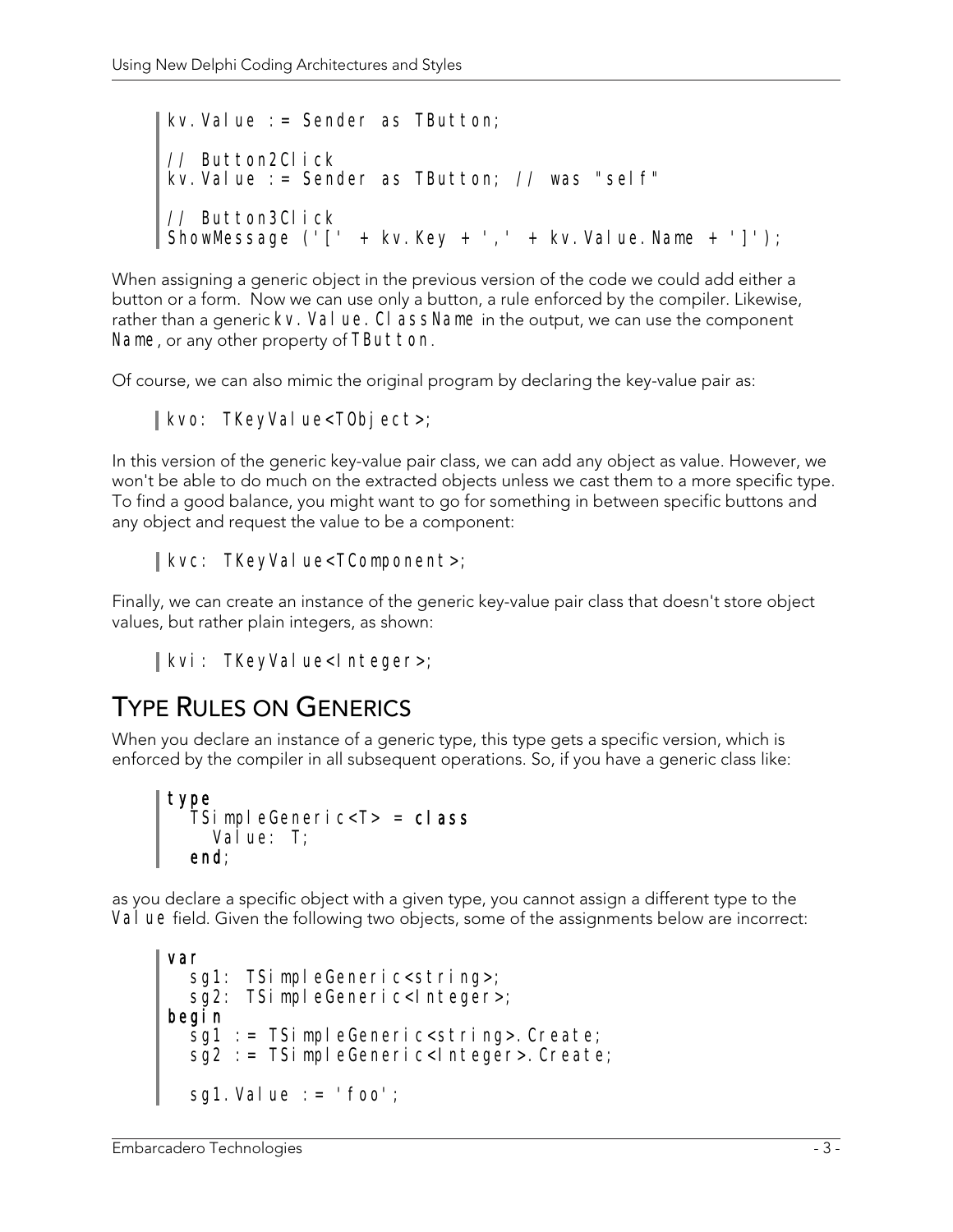sg1. Value  $:= 10$ ; // Error // E2010 Incompatible types: 'string' and 'Integer' sg2.Value := 'foo'; // Error // E2010 Incompatible types: 'Integer' and 'string' sg2. Value  $:= 10$ ;

Once you define a specific type the generic declaration, this is enforced by the compiler, as you should expect by a strongly-typed language like Object Pascal. The type checking is also in place for the generic objects as a whole. As you specify the generic parameter for an object, you cannot assign to it a similar generic type based on a different and incompatible type instance. If this seems confusing, an example should help clarify:

sg1 := TSimpleGeneric<Integer>.Create; // Error // E2010 Incompatible types: // 'TSimpleGeneric<System.string>' // and 'TSimpleGeneric<System.Integer>'

The type compatibility rule is by structure and not by type name but you cannot assign to a generic type instance a different and incompatible one.

# GENERICS IN DELPHI

In the previous example, we saw how you can define and use a generic class which is one of the most relevant extensions to the Object Pascal language since Delphi 3 introduced interfaces. I decided to introduce the feature with an example before delving into the technicalities, which are quite complex and very relevant at the same time. After covering generics from a language perspective we'll get back to more examples, including the use and definition of generic container classes, one of the main reasons this technique was added to the language. We have seen that when you define a class in Delphi 2009, you can now add an extra "parameter" within angle brackets to hold the place of a type to be provided later:

type TMyClass <T> = class ... end;

The generic type can be used as the type of a field (as I did in the previous example), as the type of a property, as the type of a parameter or return value of a function and more. Notice that it is not compulsory to use the type for a local field (or array) as there are cases in which the generic type is used only as a result, a parameter, or is not used in the declaration of the class, but only in the definition of some of its methods.

This form of extended or generic type declaration is available for classes and also for records (in the most recent versions of Delphi records can also have methods and overloaded operators, in case you didn't notice). You cannot declare a generic global function unlike C++, but you can declare a generic class with a single class method, which is almost the same thing.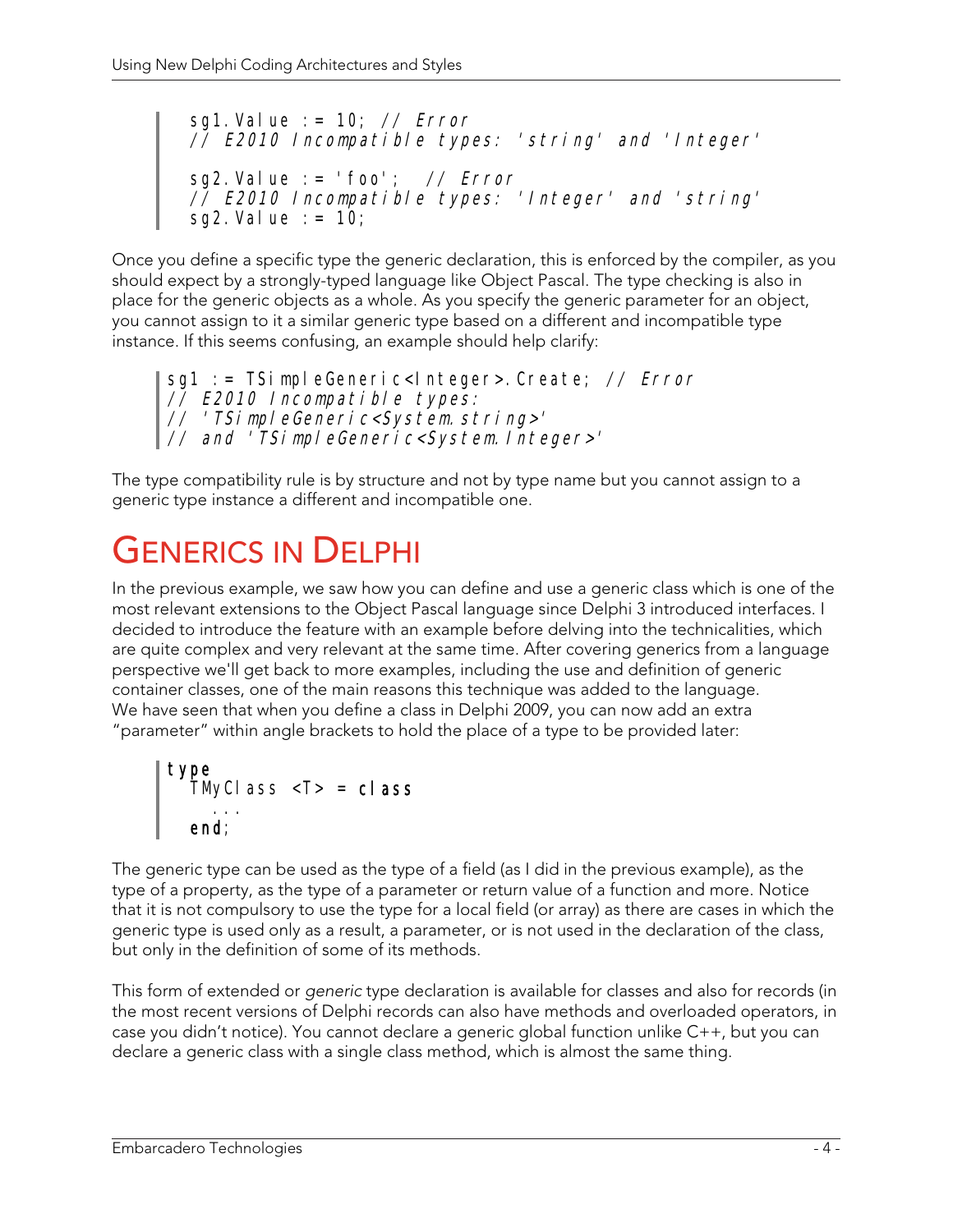The implementation of generics in Delphi, like in other static languages, is not based on a runtime framework, but is handled by the compiler and the linker, and leaves almost nothing to runtime mechanism. Unlike virtual function calls that are bound at runtime, template methods are generated once for each template type you instantiate, and are generated at compile time! We'll see the possible drawbacks of this approach, but, on the positive side, it implies that the generic classes are as efficient as plain classes, or even more efficient as the need for runtime cats is reduced.

## GENERIC TYPE FUNCTIONS

The biggest problem with the generic type definitions we've seen so far is that you can do very little with objects of the generic type. There are two techniques you can use to overcome this limitation. The first is to make use of the few special functions of the runtime library that specifically support generic types. The second (and much more powerful) is to define generic classes with constraints on the types you can use.

I'll focus on the first part in this section and the constraints in the next section. As I mentioned, there is a brand new function and two classic ones specifically modified to work on the parametric type (T) of generic type definition:

- Default(T) is a brand new function that returns the empty or "zero value" or null value for the current type; this can be zero, an empty string,  $ni I$ , and so on;
- Typel nfo (T) returns the pointer to the runtime information for the current version of the generic type;
- Si zeOf (T) returns memory size of the type in bytes.

The following example has a generic class showing the three generic type functions in action:

```
type 
  TSampleClass <\mathsf{T}> = \mathsf{cl} ass
   private 
     data: T; 
   public 
     procedure Zero; 
    function GetDataSize: Integer;
     function GetDataName: string; 
   end; 
function TSampleClass<T>.GetDataSize: Integer;
begin 
  Result := SizeOf (T);
end; 
function TSampleClass<T>.GetDataName: string;
begin 
  Result := GetTypeName (TypeInfo (T));
end; 
procedure TSampleClass<T>.Zero;
begin
```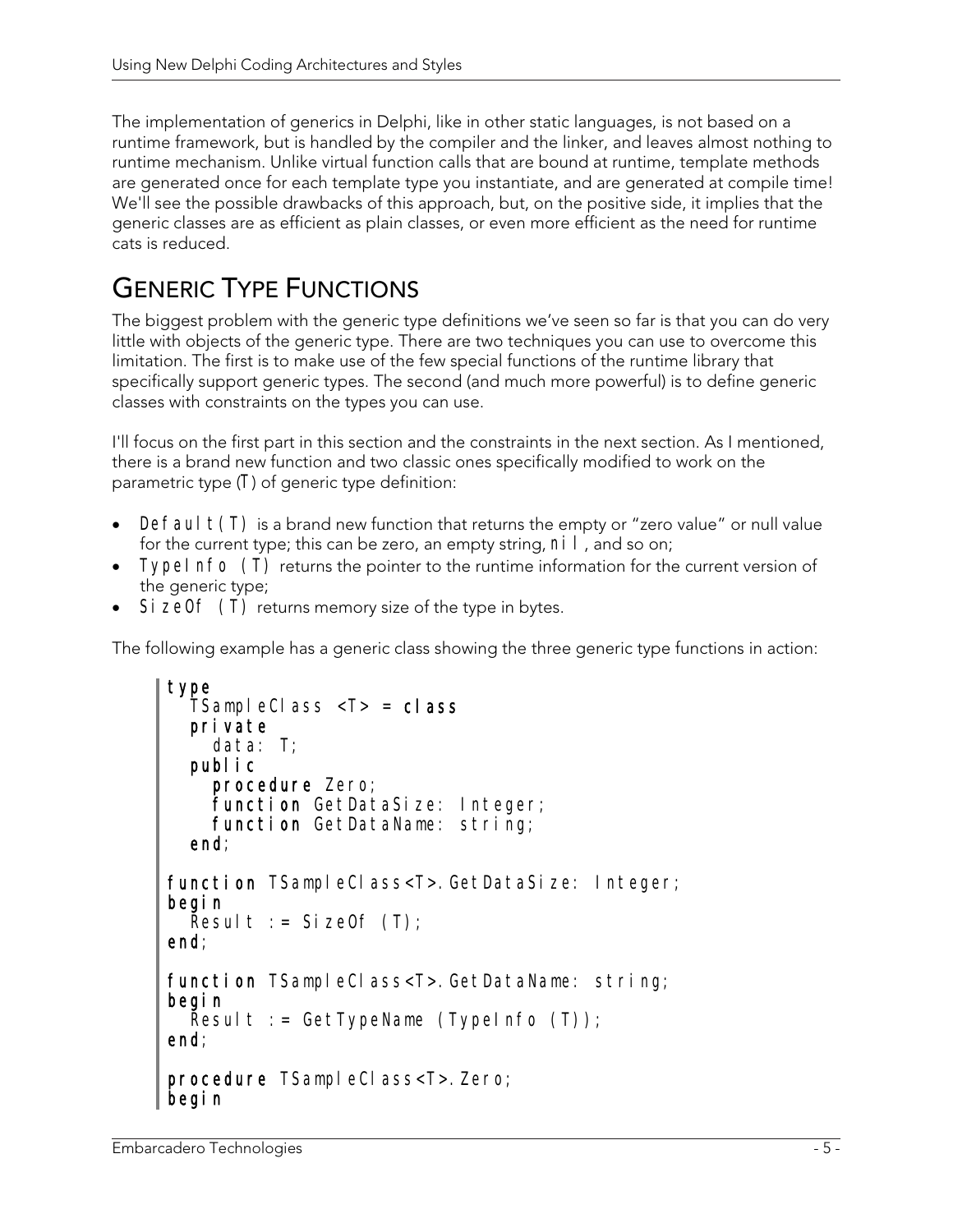data := Default  $(T)$ ;  $\parallel$  end;

In the GetDataName method, I used the GetTypeName function (or the TypInfo unit) rather than directly accessing the data structure because it performs the proper UTF-8 conversion from the encoded ShortString value holding the type name.

Given the declaration above, you can compile the following test code that repeats itself three times on three different generic type instances. I've omitted the repeated code, but kept the statements used to access the data field, as they change depending on the actual type:

```
var 
  t1: TSampleClass<Integer>;
  t2: TSampleClass<string>;
  t3: TSampleClass<double>;
begin 
  \bar{t}1 := TSampleClass<lnteger>.Create;
   t1.Zero; 
  Log ('TSampleClass<Integer>');
 Log ('data: ' + IntToStr (t1.data)); 
 Log ('type: ' + t1.GetDataName); 
  Log ('size: ' + IntToStr (t1. GetDataSize));
   t2 := TSampleClass<string>.Create; 
 ... 
  Log ('data: ' + t2.data);
   t3 := TSampleClass<double>.Create; 
 ... 
  Log ('data: ' + FloatToStr (t3.data));
```
Running this code produces the following output:

```
TSampleClass<Integer>
data: 0 
type: Integer 
size: 4 
TSampleClass<string>
data: 
type: string 
size: 4TSampleClass<double>
data: 0 
type: Double
size: 8
```
Notice that, oddly enough, you can use the generic type functions also on specific types outside of the contest of generic classes. For example, you can write:

#### var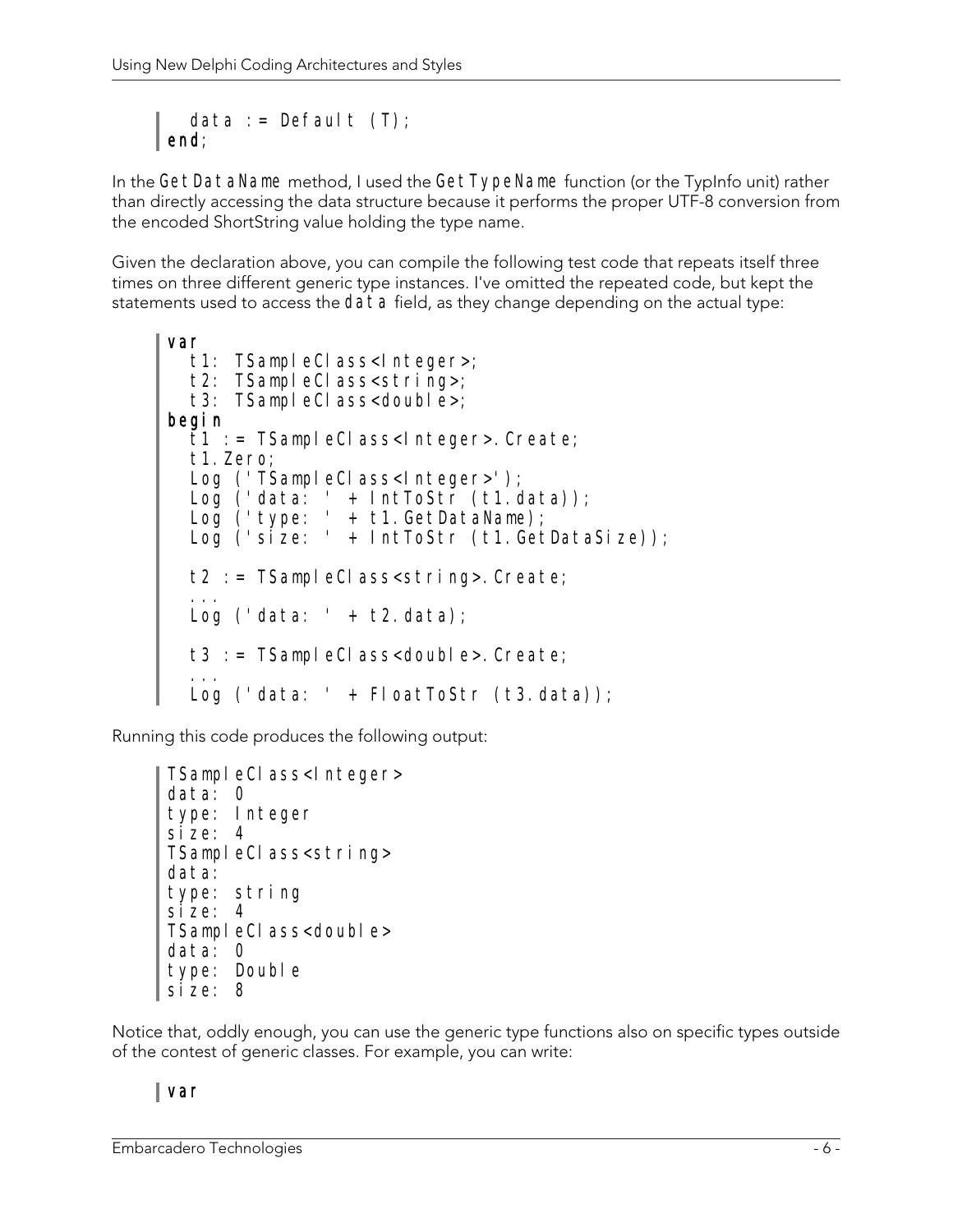```
 I: Integer; 
   s: string; 
begin 
 I := Default (Integer); 
 Log ('Default Integer': + IntToStr (I)); 
  s := Default (string);
  Log ('Default String': + s);
   Log ('TypeInfo String': + 
     GetTypeName (TypeInfo (string));
```
While the calls to Defaul t are brand new in Delphi 2009 (although not terribly useful outside of templates), the call to Typel nfo at the end was already possible in past versions of Delphi. This is the trivial output:

Default Integer: 0 Default String: TypeInfo String: string

# GENERIC CONSTRAINTS

As we have seen, there is very little you can do with the methods of your generic class over the generic type value. You can pass it around (that is, assign it) and perform the limited operations allowed by the generic type functions I've just covered.

To be able to perform some actual operations of the generic type of class, you generally place a constraint on it. For example, when you limit the generic type to be a class, the compiler will let you call all of the TObj ect methods on it. You can also further constrain the class to be part of a given hierarchy or implement a specific interface.

## CLASS CONSTRAINTS

The simplest constraint you can adopt is a class constraint. To use it, you declare generic type as:

```
type 
  TSampleClass \leqT: class \leq class
```
By specifying a class constraint, you indicate that you can use only object types as generic types.

With the following declaration:

```
type 
 TSampleClass <T: class> = class 
   private 
     data: T; 
   public 
     procedure One;
```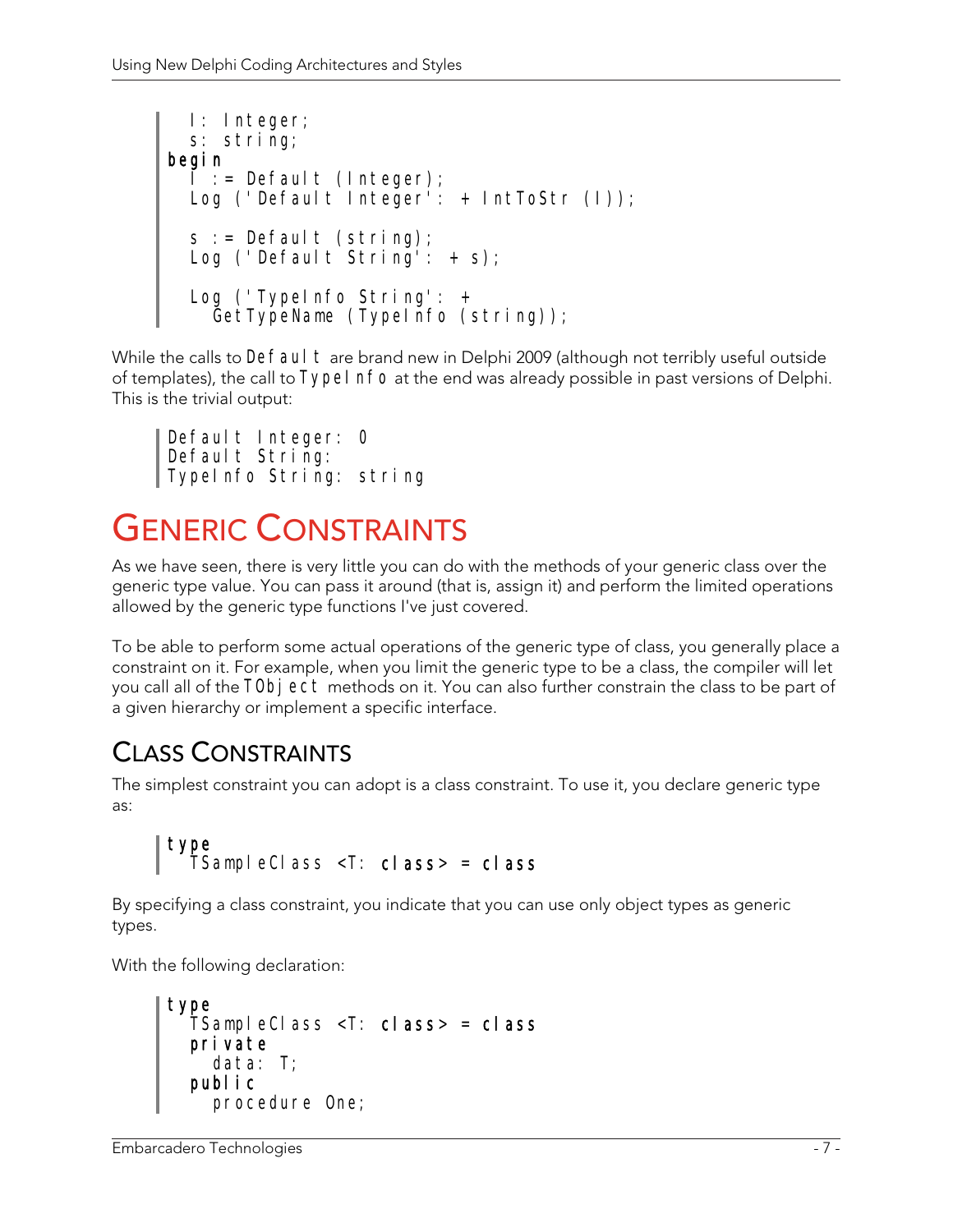```
 function ReadT: T; 
   procedure SetT (t: T); 
 end;
```
you can create the first two instances but not the third:

```
sample1: TSampleClass<TButton>;
sample2: TSampleClass<TStrings>;
sample3: TSampleClass<Integer>; // Error
```
The compiler error caused by this last declaration would be:

E2511 Type parameter 'T' must be a class type

What's the advantage of indicating this constraint? In the generic class methods you can now call any TObj ect method, including virtual ones! This is the One method of the TSampleCI ass generic class:

```
procedure TSampleClass<T>.One;
begin 
   if Assigned (data) then 
   begin 
     Form30.Log('ClassName: ' + data.ClassName); 
 Form30.Log('Size: ' + IntToStr (data.InstanceSize)); 
 Form30.Log('ToString: ' + data.ToString); 
   end; 
end;
```
You can play with the program to see its actual effect as it defines and uses a few instances of the generic type, as in the following code snippet:

```
var 
  sample1: TSampleClass<TButton>;
begin 
  sample1 := TSampleClass<TButton>. Create;
   try 
    sample1. SetT (Sender as TButton);
    sample1. One;
   finally 
    sample1. Free;
   end;
```
Notice that by declaring a class with a customized ToString method, this custom version will get called when the data object is of the specific type, regardless of the actual type provided to the generic type. In other words, if you have a TButton descendant such as:

```
type 
  TMyButton = class (TButton) public 
   function ToString: string; override;
```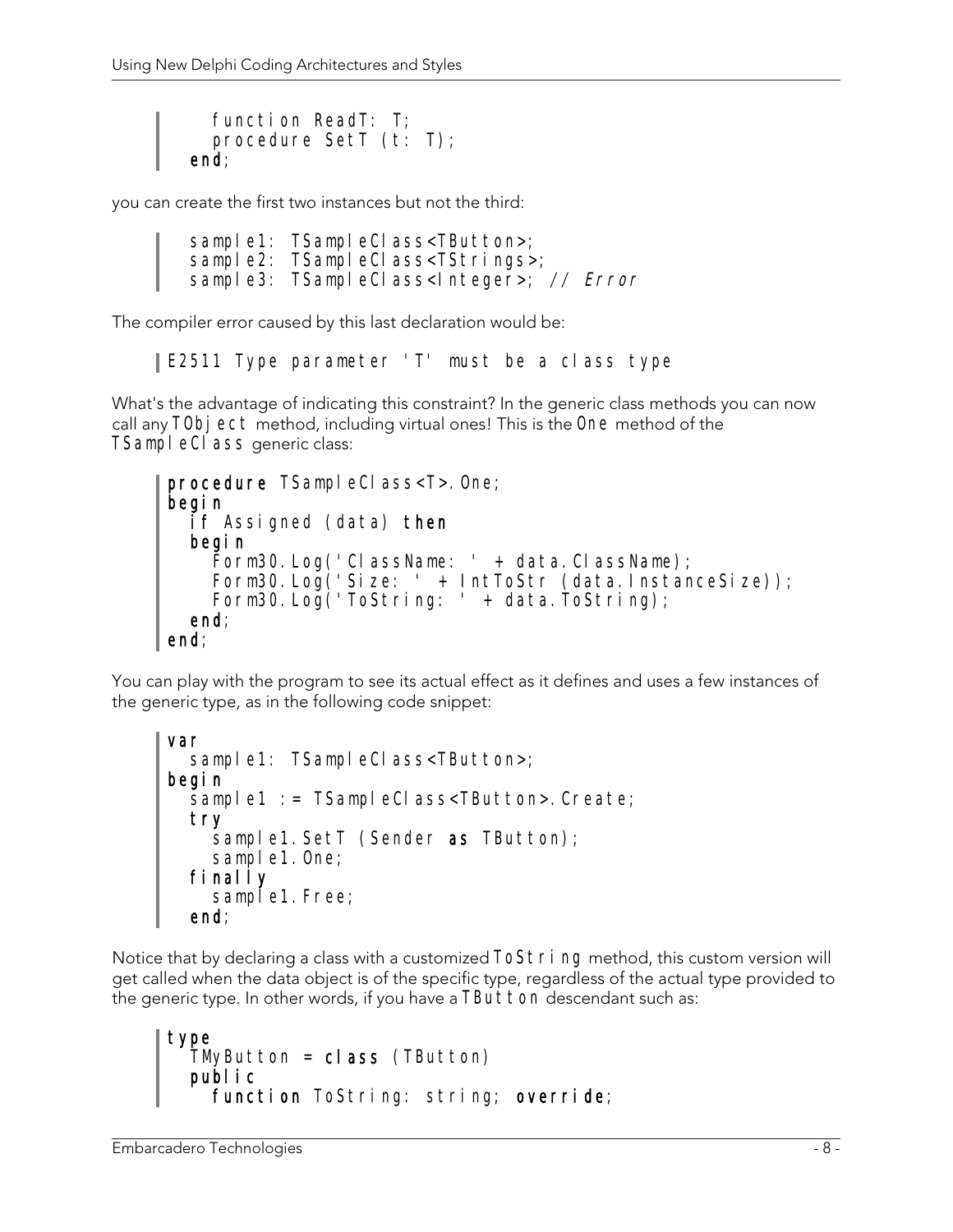#### ı end;

You can pass this object as value of a TSampl eCI ass<TButton> or define a specific instance of the generic type, and in both cases calling One ends up executing the specific version of ToString:

```
var 
 sample1: TSampleClass<TButton>; 
 sample2: TSampleClass<TMyButton>; 
   mb: TMyButton; 
begin 
 ... 
  sample1. SetT (mb);
  sample1. One;
  sample2. SetT (mb);
  sample2. One;
```
Similar to a class constraint, you can have a record constraint, declared as:

#### type TSampleRec <T: record> = class

However, there is very little that different records have in common (there is no common ancestor), so this declaration is somewhat limited.

## SPECIFIC CLASS CONSTRAINTS

If your generic class needs to work with a specific subset of classes (a specific hierarchy), you might want to resort to specifying a constraint based on a given base class. For example, if you declare:

```
type 
   TCompClass <T: TComponent> = class
```
instances of this generic class can be applied only to component classes; that is, any Tcomponent descendant class. This lets you have a very specific generic type (yes it sounds odd, but that's what it really is) and the compiler will let you use all of the methods of the TComponent class while working on the generic type.

If this seems extremely powerful, think twice. If you consider what you can achieve with inheritance and type compatibly rules, you might be able to address the same problem using traditional, object-oriented techniques rather than having to use generic classes. I'm not saying that a specific class constraint is never useful, but it is certainly not as powerful as a higher-level class constraint or (something I find very interesting) an interface-based constraint.

## INTERFACE CONSTRAINTS

Rather than constraining a generic class to a given class, it is generally more flexible to accept only classes implementing a given interface as the type parameter. This makes it possible to call the interface on instances of the generic type.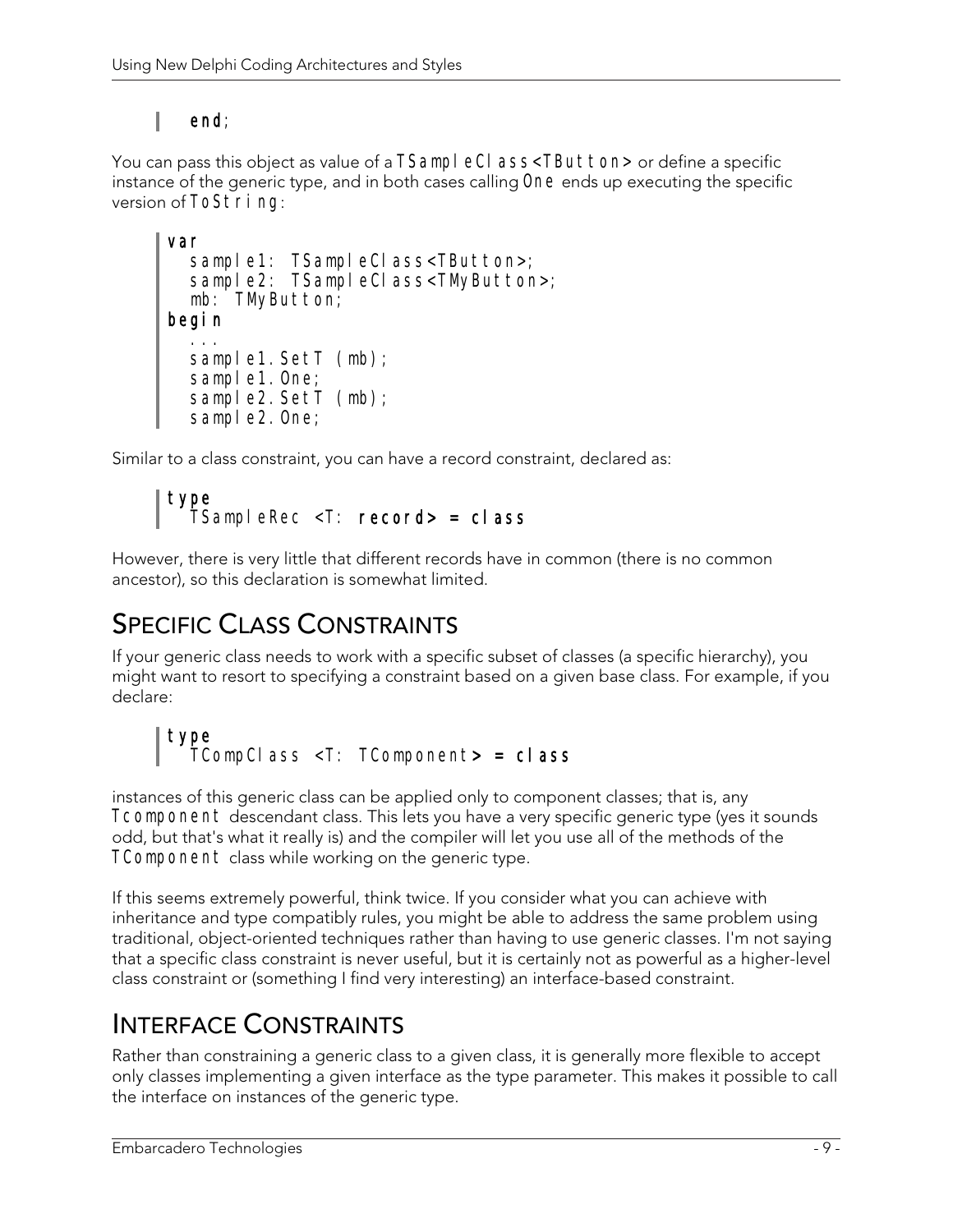That said, the use of interface constraints for generics is also very common in the .NET framework. Let me start by showing you an example.

First, we need to declare an interface:

```
type 
   IGetValue = interface 
     ['{60700EC4-2CDA-4CD1-A1A2-07973D9D2444}'] 
    function GetValue: Integer;
    procedure SetValue (Value: Integer);
     property Value: Integer 
      read GetValue write SetValue;
   end;
```
Next, we can define a class that implements it:

```
type 
   TGetValue = class (TSingletonImplementation, IGetValue) 
   private 
    fValue: Integer;
   public 
     constructor Create (Value: Integer = 0); 
 function GetValue: Integer; 
procedure SetValue (Value: Integer);
  end;
```
Things start to get interesting when you define a generic class limited to types that implement the given interface:

```
type 
   TInftClass <T: IGetValue> = class 
   private 
    val 1, val 2: T; // or I GetValue
   public 
     procedure Set1 (val: T); 
    procedure Set2 \vec{(} val: T);
     function GetMin: Integer; 
    function GetAverage: Integer;
     procedure IncreaseByTen; 
   end;
```
Notice that in the code for the generic methods of this class we can write:

```
function TInftClass<T>.GetMin: Integer;
begin 
  Result := min (val1.GetValue, val2.GetValue);
end; 
procedure TInftClass<T>.IncreaseByTen; 
begin
```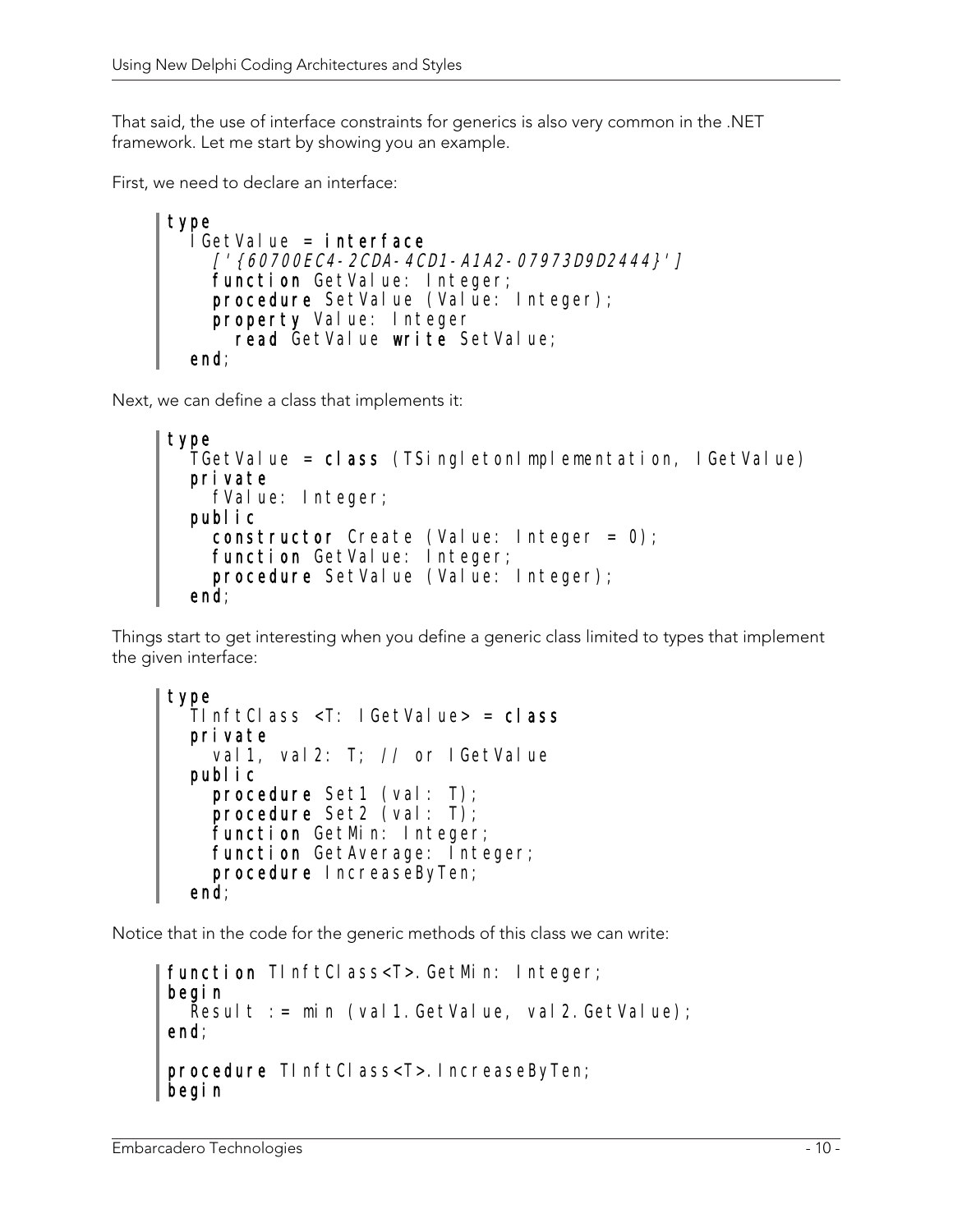```
val 1. SetValue (val 1. GetValue + 10);
   val 2. Value := val 2. Value + 10;
l end:
```
With all these definitions, we can now use the generic class as follows:

```
procedure TFormIntfConstraint.btnValueClick(
  Sender: T0bject);
var 
   iClass: TInftClass<TGetValue>; 
begin 
   iClass := TInftClass<TGetValue>.Create; 
  iClass. Set1 (TGetValue. Create (5));
  iClass. Set2 (TGetValue. Create (25));
  Log ('Average: ' + IntToStr (iClass.GetAverage));
   iClass.IncreaseByTen; 
  Log ('Min: ' + IntToStr (iClass.GetMin));
end;
```
To show the flexibility of this generic class, I've created another totally different implementation for the interface:

```
TButtonValue = cl ass (TButton, IGetValue)
   public 
    function GetValue: Integer;
    procedure SetValue (Value: Integer);
     class function MakeTButtonValue (Owner: TComponent; 
      Parent: TWinControl): TButtonValue;
   end; 
\{ TButtonValue \}function TButtonValue. GetValue: Integer;
begin 
  Result := Left;
end; 
procedure TButtonValue. SetValue(Value: Integer);
begin 
  Left := Value;
end;
```
The class function creates a button within a Parent control in a random position and is used in the following sample code:

```
procedure TFormIntfConstraint.btnValueButtonClick(
  Sender: TObject);
var 
   iClass: TInftClass<TButtonValue>; 
begin 
  iClass := TInftClass<TButtonValue>.Create;
```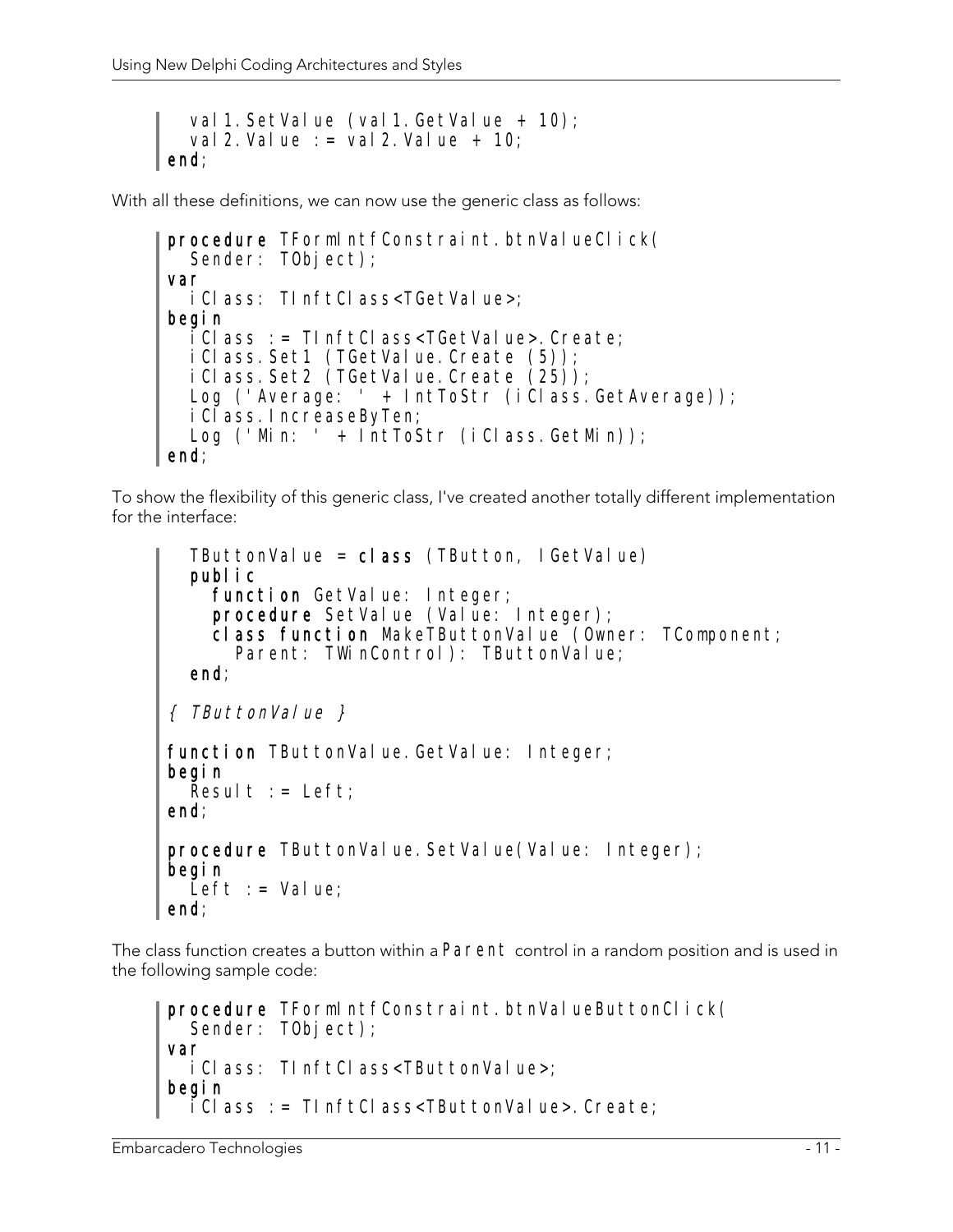```
iClass.Set1 (TButtonValue.MakeTButtonValue (
    sel f, ScrollBox1));
  iClass. Set2 (TButtonValue. MakeTButtonValue (
    sel f, ScrollBox1));
  Log ('Average: ' + IntToStr (iClass.GetAverage));
   Log ('Min: ' + IntToStr (iClass.GetMin)); 
  iClass. IncreaseByTen;
  Log ('New Average: ' + IntToStr (iClass.GetAverage));
end;
```
### INTERFACE REFERENCES VS. GENERIC INTERFACE CONSTRAINTS

In the last example I defined a generic class that works with any object implementing a given interface. I could have obtained a similar effect by creating a standard (non-generic) class based on interface references. In fact, I could have defined a class like:

```
type 
   TPlainInftClass = class 
   private 
    val 1, val 2: I GetVal ue;
   public 
    procedure Set1 (val: IGetValue);
    procedure Set2 (val: IGetValue);
    function GetMin: Integer;
     function GetAverage: Integer; 
     procedure IncreaseByTen; 
   end;
```
What is the difference between these two approaches? One difference is that in the class above you can pass two objects of different types to the setter methods provided their classes both implement the given interface. While in the generic version you can pass (to any given instance of the generic class) only objects of the given type. So, the generic version is more conservative and strict in terms of type checking.

In my opinion, the key difference is that using the interface-based version means using the Delphi reference counting mechanism, while using the generic version the class deals with plain objects of a given type and reference counting is not involved. Moreover, the generic version could have multiple constraints (like a constructor constraint) and lets you use the various generic-functions (like asking for the actual type of the generic type). This is something you cannot do when using an interface. (When you are working with an interface, in fact, you have no access to the base TObj ect method).

In other words, using a generic class with interface constraints makes it possible to have the benefits of interfaces without their nuisances. Still, it is relevant to notice that in most cases the two approaches are equivalent, and in others, the interface-based solution is more flexible.

# USING PREDEFINED GENERIC CONTAINERS

Since the early days of templates in the C++ language, one of the most obvious uses of generic classes has been the definition of generic containers, lists, or containers. When you define a list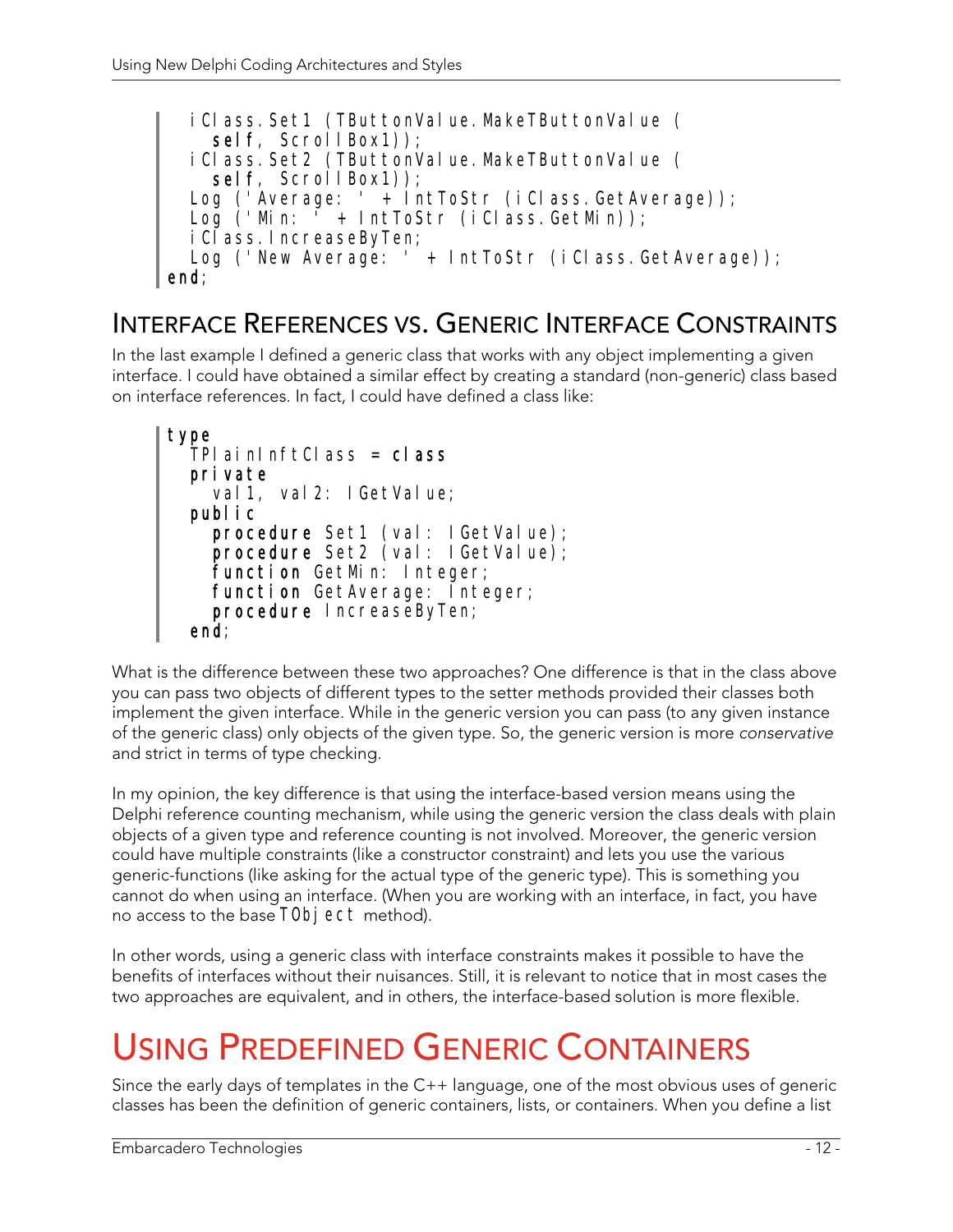of objects, like Delphi's own TObj ectList, in fact, you have a list that can potentially hold objects of any kind. Using either inheritance or composition you can indeed define custom container for a specific type, but this is a tedious (and potentially error-prone) approach.

Delphi 2009 defines a small set of generic container classes you can find in the new Generics.Collections unit. The four core container classes are all implemented in an independent way (they don't inherit from the other), all implemented in a similar fashion (using a dynamic array), and all mapped to the corresponding non-generic container class of the Contnrs unit:

```
type 
  TList<T> = cl ass
TQueue<T> = class
 TStack<T> = class 
 TDictionary<TKey, TValue> = class
```
The logical difference among these classes should be quite obvious considering their names. A good way to test them is to figure out how many changes you have to perform on existing code that uses a non-generic container class. As an example, I've taken an actual sample program of the Mastering Delphi 2005 book and converted it to use generics.

## USING TLIST<T>

The sample program has a unit that defines a TDate class and the main form is used to refer to a TLI st of dates. As a starting point, I added a uses clause referring to Generics.Collections, and then I changed the declaration of the main form field to:

```
 private 
   ListDate: TList <TDate>;
```
Of course, the main form OnCreate event handler that creates the list needs to be updated as well, becoming:

```
procedure TForm1. FormCreate(Sender: TObject);
begin 
   ListDate := TList<TDate>.Create; 
end;
```
Now we can try to compile the rest of the code as it is. The program has a "wanted" bug, trying to add a TButton object to the list. The corresponding code used to compile, now fails:

```
procedure TForm1. ButtonWrongClick(Sender: TObject);
begin 
 // add a button to the list 
 ListDate.Add (Sender); // Error: 
 // E2010 Incompatible types: 'TDate' and 'TObject' 
end;
```
The new list of dates is more robust in terms of type-checking than the original generic list pointers. Having removed that line the program compiles and works. Still, it can be improved.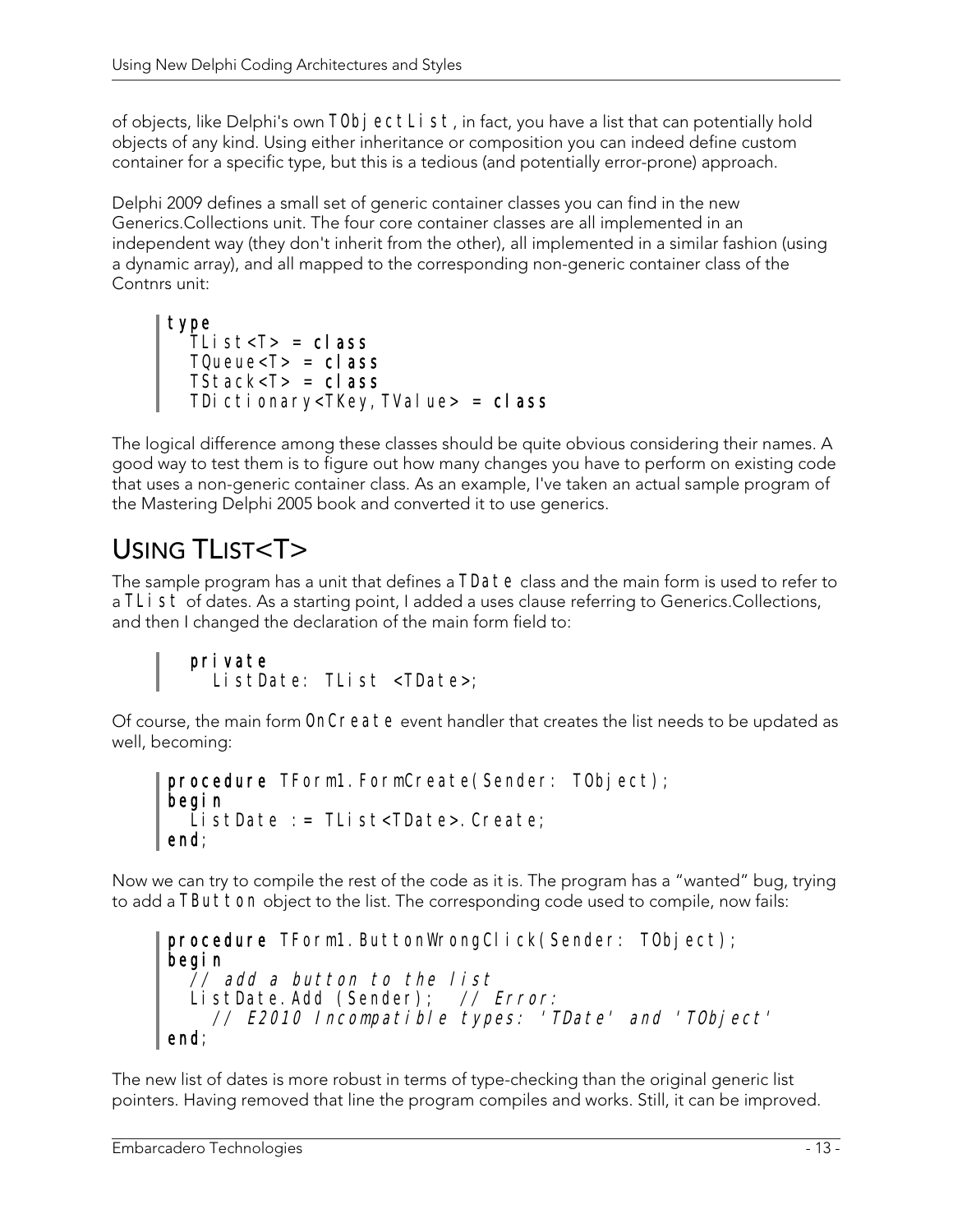This is the original code used to display all of the dates of the list in a ListBox control:

```
var 
   I: Integer; 
begin 
   ListBox1.Clear; 
  for I := 0 to ListDate. Count - 1 do
     Listbox1.Items.Add ( 
       (TObject(ListDate [I]) as TDate).Text);
```
Notice the rather ugly cast, due to the fact that the program was using a list of pointers (TLi st), and not a list of objects (TObj ectLi st). The reason might as well be that the original demo predates the  $\overline{T} 0$ bjectList class! One can easily improve the program by writing:

```
for I := 0 to ListDate. Count - 1 do
  Listbox1.1tems.Add (ListDate [I].Text);
```
Another improvement to this snippet could come from using an enumeration (something the predefined generic lists fully support) rather than a plain for loop:

```
var 
   aDate: TDate; 
begin 
   for aDate in ListDate do 
   begin 
    Listbox1.1tems.Add (aDate.Text);
 end;
```
Finally, the program could be improved by using a generic TObj ectList owning the TDate objects, but that's a topic for the next section.

As I mentioned earlier, the TLi  $st < T$  generic class has a high degree of compatibility. There are all the classic methods, like Add, Insert, Remove, and IndexOf. The Capacity and Count properties are there as well. Oddly, I tems become I tem, but being the default property you seldom explicitly refer to it anyway.

## SORTING A TLIST<T>

What is interesting to understand is how sorting works (my goal here is to add sorting support to the previous example). The Sort method is defined as:

```
procedure Sort; overload;
procedure Sort(const AComparer: IComparer<T>); overload;
```
where the I Comparer<T> interface is declared in the Generics. Defaults unit. If you call the first version the program it will use the default comparer, initialized by the default constructor of TL $i$   $st$  < T  $>$ . In our case, this will be useless.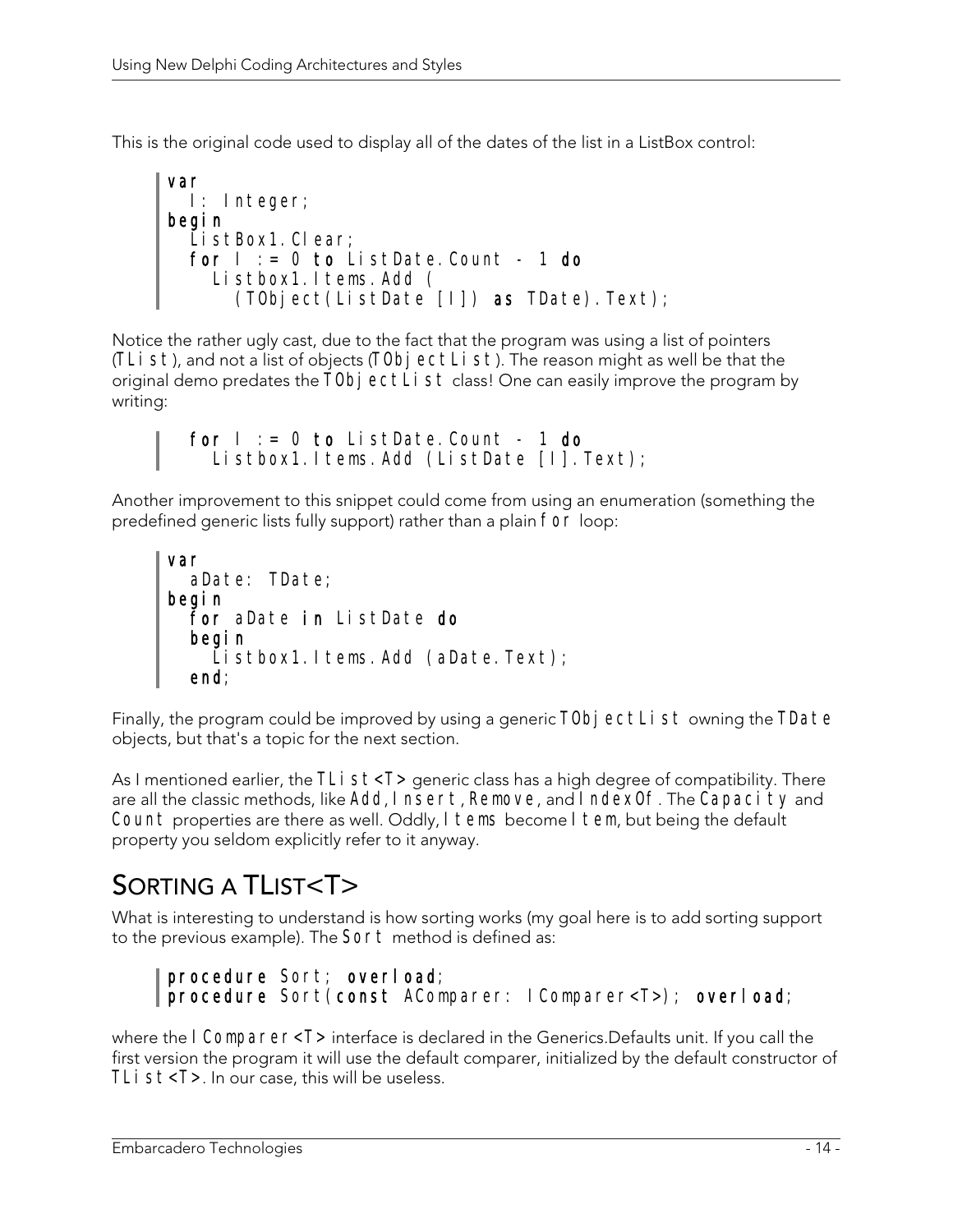What we need to do instead, is to define a proper implementation of the I Comparer<T> interface. For type compatibility, we need to define an implementation that works on the specific TDate class. There are multiple ways to accomplish this, including using anonymous methods (covered in the next section).It is also an interesting technique because it gives me the opportunity to show several usage patterns of generics and takes advantage of a structural class that is part of the unit Generics.Defaults that is called TComparer. The class is defined as an abstract and generic implementation of the interface, as follows:

```
type 
   TComparer<T> = class(TInterfacedObject, IComparer<T>) 
   public 
    class function Default: IComparer<T>; 
     class function Construct( 
       const Comparison: TComparison<T>): IComparer<T>; 
function Compare(
 const Left, Right: T): Integer; virtual; abstract; 
   end;
```
What we have to do is instantiate this generic class for the specific data type (TDate, in the example) and also inherit a concrete class that implements the Compare method for the specific type. The two operations can be done at once, using a coding idiom that takes a while to digest:

```
type 
   TDateComparer = class (TComparer<TDate>) 
    function Compare(
       const Left, Right: TDate): Integer; override; 
   end;
```
If this code looks very unusual to you, you're not alone. The new class is inherited from a specific instance of the generic class, something you could express in two separate steps as:

```
type 
   TAnyDateComparer = TComparer<TDate>; 
   TMyDateComparer = class (TAnyDateComparer) 
    function Compare(
       const Left, Right: TDate): Integer; override; 
   end;
```
You can find the actual implementation of the Compare function in the source code, though that's not the key point I want to stress here. Keep in mind, though, that even if you sort the list its IndexOf method won't take advantage of it (unlike the TStringList class).

## SORTING WITH AN ANONYMOUS METHOD

The sorting code presented in the previous section looks quite complicated and it really is. It would be much easier and cleaner to pass the sorting function to the Sort method directly. In the past, this was generally achieved by passing a function pointer. In Delphi 2009, this can be obtained by passing an anonymous method.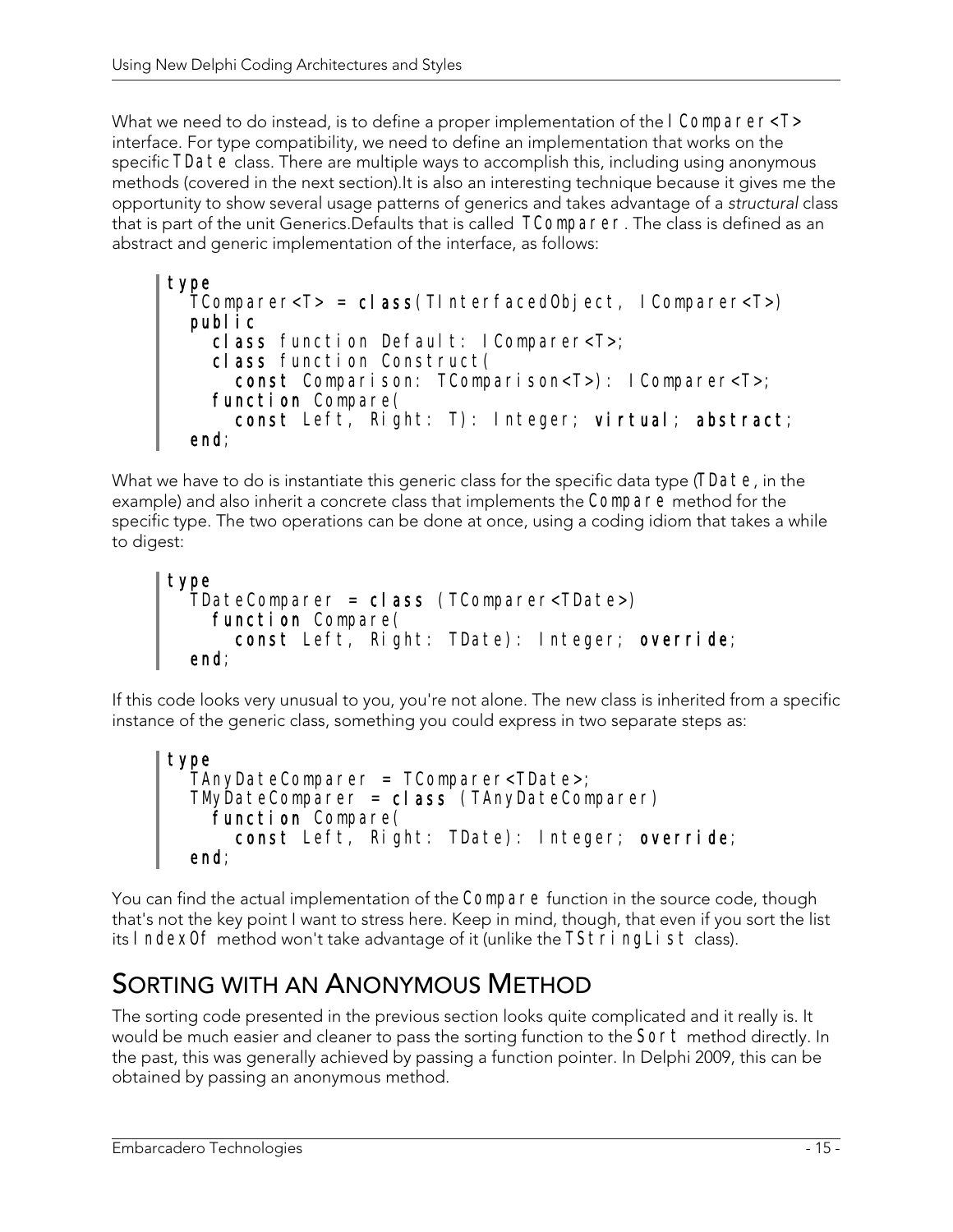The I Comparer<T> parameter of the Sort method of the TLI  $st < T$  class, in fact, can be used by calling the Construct method of TComparer<T>, passing as parameter an anonymous method defined as:

```
type 
  TComparison<T> = reference to function(
     const Left, Right: T): Integer; 
In practice you can write a type-compatible function and pass it as parameter: 
function DoCompare (const Left, Right: TDate): Integer;
var 
   ldate, rDate: TDateTime; 
begin 
  \overline{\text{I}}Date := EncodeDate(Left.Year, Left.Month, Left.Day);
  rDate := EncodeDate(Right.Year, Right.Month, Right.Day);
   if lDate = rDate then 
    Result := 0 else if lDate < rDate then 
    Result := -1 else 
    Result := 1;
end; 
procedure TForm1. ButtonAnonSortClick(Sender: TObject);
begin 
  ListDate.Sort (TComparer<TDate>.Construct (DoCompare));
end;
```
If this looks too traditional, consider you could also avoid the declaration of a separate function and pass it (its source code) as parameter to the Construct method, as follows:

```
procedure TForm1. ButtonAnonSortClick(Sender: TObject);
begin 
   ListDate.Sort (TComparer<TDate>.Construct (
       function (const Left, Right: TDate): Integer 
       var 
           ldate, rDate: TDateTime; 
       begin 
          \overline{\text{I}}Date := EncodeDate(Left. Year,
             Left.Month, Left.Day);
          rDate := EncoderDate(R\bar{I}ght.Year, Right.Month, Right.Day); 
          if I \tilde{D} ate = r D \tilde{D} \tilde{D} \tilde{D} \tilde{D} \tilde{D} \tilde{D} \tilde{D} \tilde{D} \tilde{D} \tilde{D} \tilde{D} \tilde{D} \tilde{D} \tilde{D} \tilde{D} \tilde{D} \tilde{D} \tilde{D} \tilde{D} \tilde{D} \tilde{D} \Result := 0 else if lDate < rDate then 
             Result := -1 else 
             Result := 1;
       end)); 
end;
```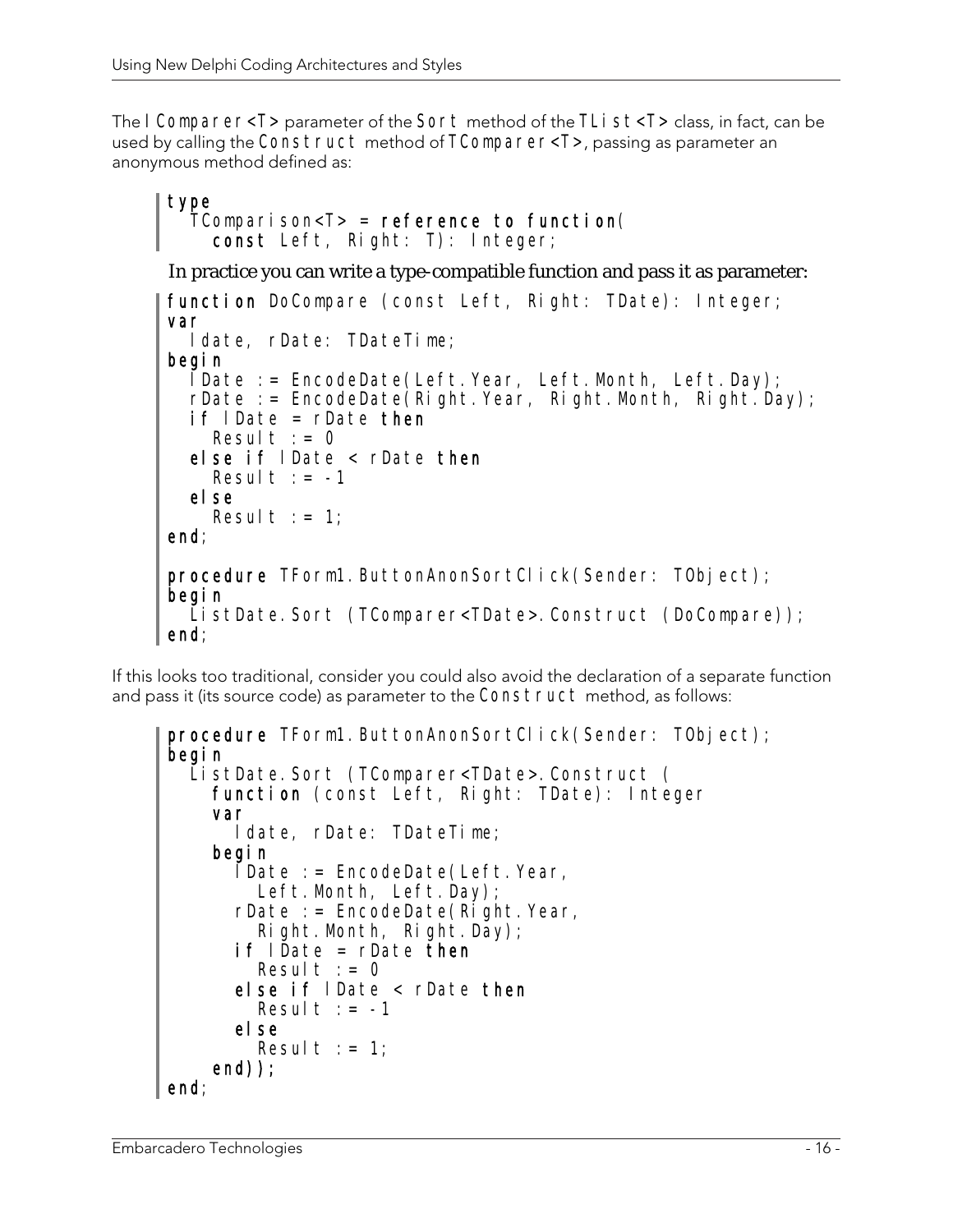This example should have whetted your appetite for learning more about anonymous methods! For sure, this last version is much simpler to write than the original covered in the previous section. Although, having a derived class might look cleaner and be easier to understand for many Delphi developers.

# ANONYMOUS METHODS (OR CLOSURES)

The Delphi language has had procedural types (types declaring pointers to procedures and functions) and method pointers (types declaring pointers to methods) for a long time. Although you seldom use them directly, these are key features of Delphi that every developer works with. In fact, method pointers types are the foundation for event handlers in the VCL: every time you declare an event handler, even a pure Button1Cl i ck you are declaring a method that will be connected to an event (the OnCl i CK event, in this case) using a method pointer.

Anonymous methods extend this feature by letting you pass the actual code of a method as a parameter, rather than the name of a method defined elsewhere. This is not the only difference, though. What makes anonymous methods very different from other techniques is the way they manage the lifetime of local variables.

Anonymous methods are a brand new feature for Delphi, but they've been around in different forms and with different names for many years in other programming languages--most notably dynamic languages. I've had extensive experience with closures in JavaScript, particularly with the jQuery (www.jquery.org) library and AJAX calls. The corresponding feature in C# is anonymous delegate.

But I don't want to devote time comparing closures and related techniques in the various programming languages, but instead describe in detail how they work in Delphi 2009.

## SYNTAX AND SEMANTIC OF ANONYMOUS METHODS

An anonymous method in Delphi is a mechanism to create a method value in an expression context. A rather cryptic definition, but one that underlines the key difference from method pointers: the expression context. Before we get to this, let me start from the beginning with a very simple code example.

This is the declaration of an anonymous method type, something you need as Delphi remains a strongly-typed language:

```
| type
   pu<br>TIntProc = reference to procedure (n: Integer);
```
This differs from a reference method only in the keywords being used for the declaration:

```
| type
    TIntMethod = procedure (n: Integer) of object;
```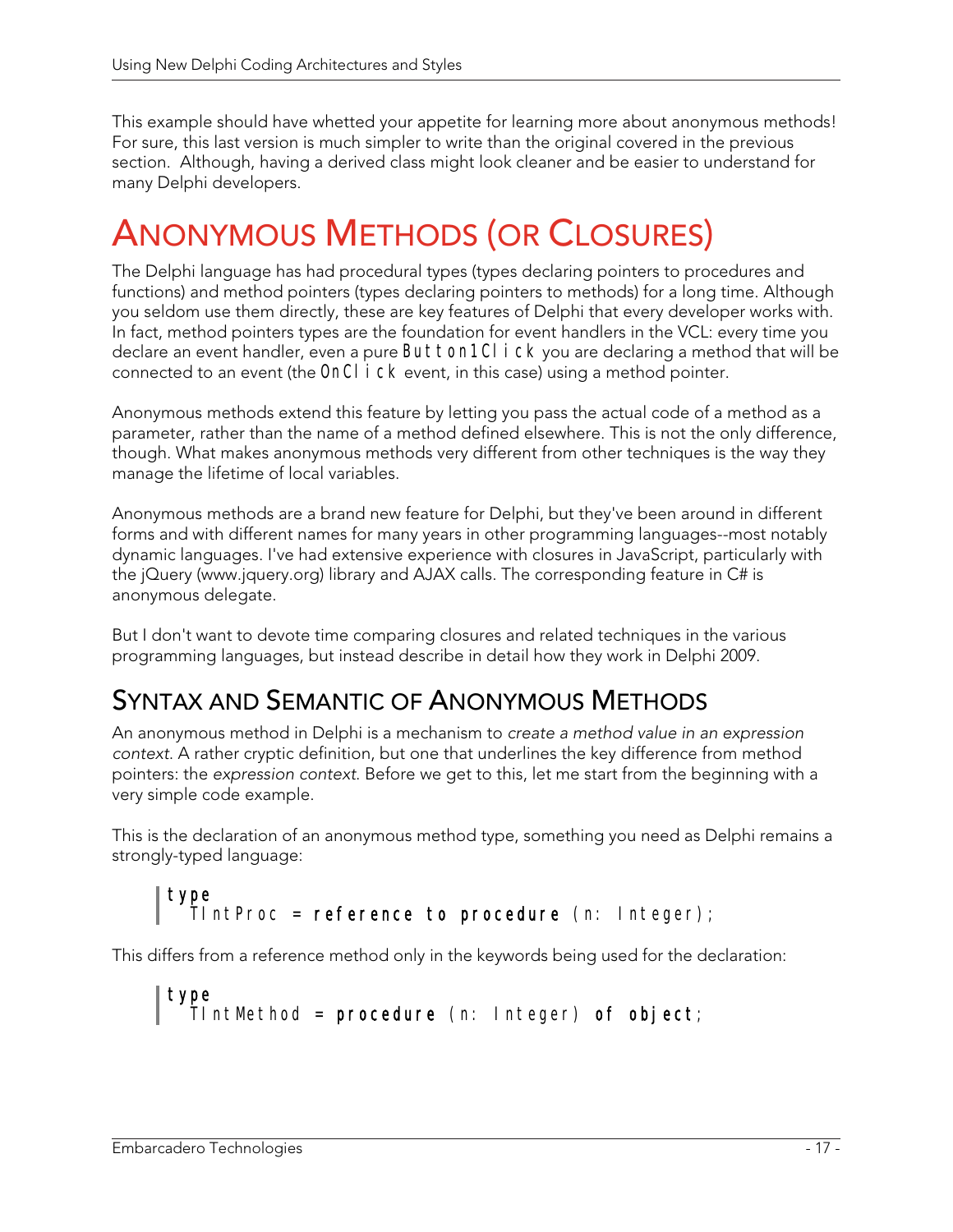## AN ANONYMOUS METHOD VARIABLE

Once you have an anonymous method type you can declare a variable of this type, assign a type-compatible anonymous method, and call the method through the variable:

```
procedure TFormAnonymFirst.btnSimpleVarClick(
  Sender: TObject);
var 
   anIntProc: TIntProc; 
begin 
  anIntProc := procedure (n: Integer) 
     begin 
      Memo1. Lines. Add (IntToStr (n));
     end; 
   anIntProc (22); 
end;
```
Notice the syntax used to assign an actual procedure with in-place code to the variable. This is something never seen in Pascal in the past.

### AN ANONYMOUS METHOD PARAMETER

As a more interesting example (with an even more surprising syntax), we can pass an anonymous method as parameter to a function. Suppose you have a function taking an anonymous method parameter:

```
procedure CallTwice (value: Integer;
   anIntProc: TIntProc); 
begin 
   anIntProc (value); 
   Inc (value); 
   anIntProc (value); 
end;
```
The function calls the method passed as parameter twice with two consecutive integer values, the one passed as parameter and the following one. You call the function by passing an actual anonymous method to it, with directly in-place code that looks surprising:

```
procedure TFormAnonymFirst.btnProcParamClick(
  Sender: TObject);
begin 
   CallTwice (48, 
     procedure (n: Integer) 
     begin 
      Memo1. Lines. Add (IntToHex (n, 4));
     end); 
   CallTwice (100, 
     procedure (n: Integer) 
     begin 
      Memo1. Lines. Add (FloatToStr(Sqrt(n)));
```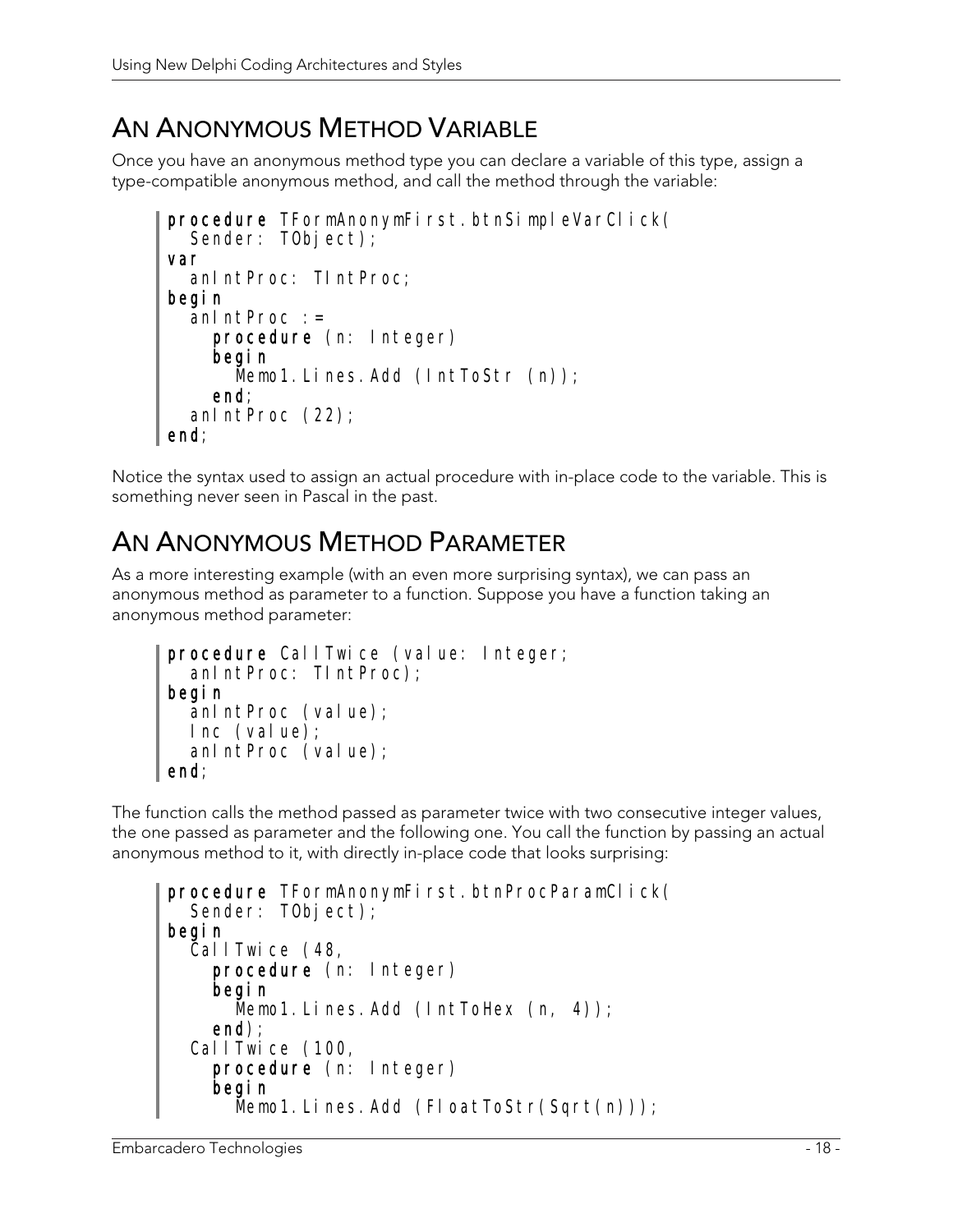```
 end); 
\mathsf{I}_{\mathsf{end}:}
```
From the syntax point of view, notice the procedure passed as parameter with parentheses and not terminated by a semicolon. The actual effect of the code is to call the **IntToHex** with 48 and 49 and the FI oatToStr on the square root of 100 and 101, producing the following output:

```
0030 
0031 
10 
10.0498756211209
```
## USING LOCAL VARIABLES

Even with a different and "less nice" syntax, we could have achieved the same effect using method pointers. What makes the anonymous methods clearly different is the way they can refer to local variables of the calling method. Consider the following code:

```
procedure TFormAnonymFirst.btnLocalValClick(
  Sender: T0bject);
var 
   aNumber: Integer; 
begin 
  aNumber : 0;
   CallTwice (10, 
     procedure (n: Integer) 
     begin 
       Inc (aNumber, n); 
     end); 
  Memo1. Lines. Add (IntToStr (aNumber));
end;
```
Here the method (still passed to the CallTwice procedure) uses the local parameter  $n$ , but also a local variable in the calling context, aNumber. What's the effect? The two calls of the anonymous method will modify the local variable, adding the parameter to it, 10 the first time and 11 the second. The final value of aNumber will be 21.

## EXTENDING THE LIFETIME OF LOCAL VARIABLES

The previous example shows an interesting effect, but with a sequence of nested function call, and the fact you can use the local variable isn't that surprising. The power of anonymous methods, however, lies in the fact they can use a local variable and also extend its lifetime as needed. An example will prove the point more than a lengthy explanation.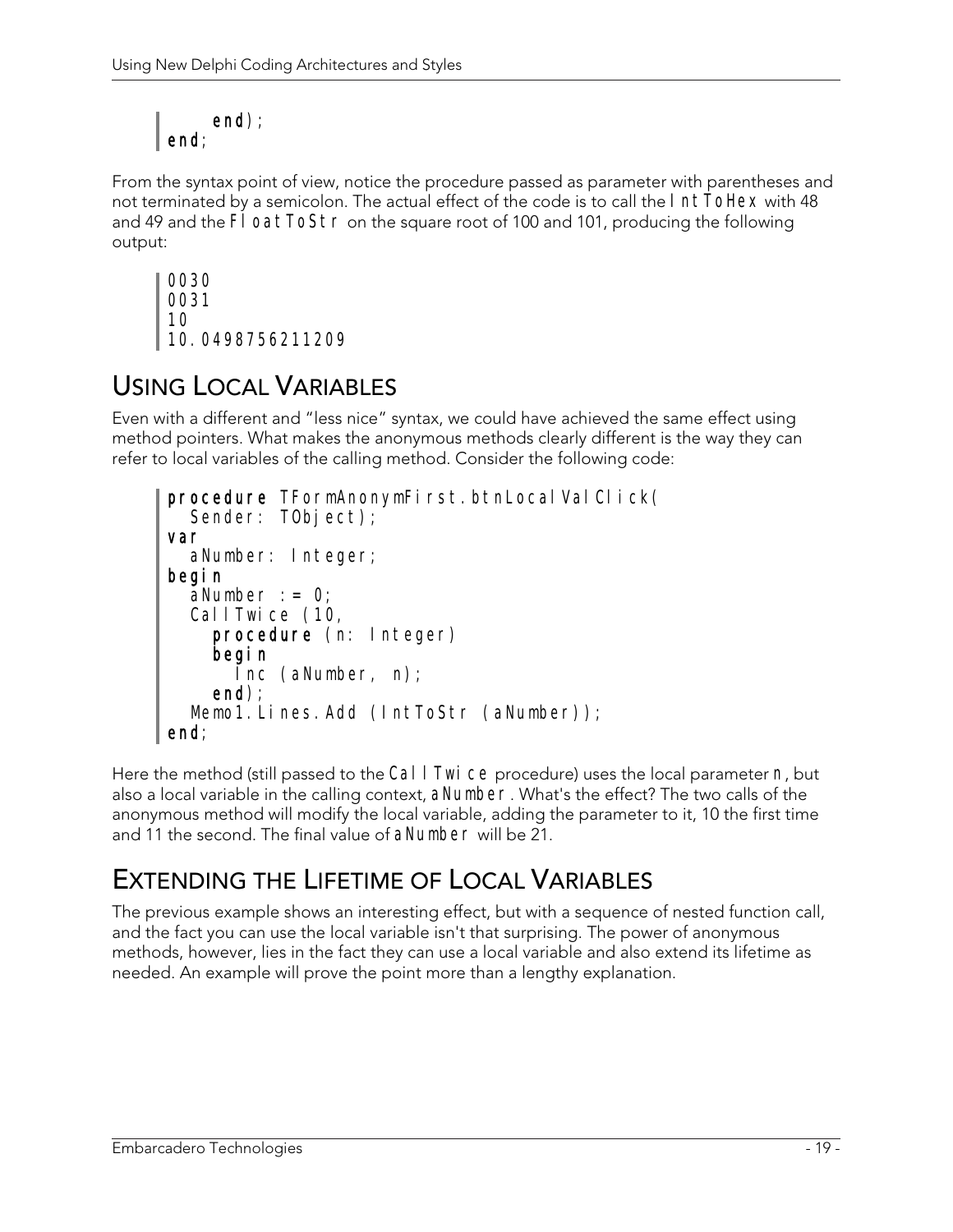I've added (using class completion) to the TFormAnonymFirst form class a property of an anonymous method pointer type (well, actually the same anonymous method pointer type I've used in all of the code for the project):

```
 private 
   FAnonMeth: TIntProc; 
  procedure SetAnonMeth(const Value: TIntProc);
 public 
   property AnonMeth: TIntProc 
    read FAnonMeth write SetAnonMeth;
```
Then, I've added two more buttons to the form. The first saves an anonymous method in the property that uses a local variable (more or less like in the previous **btnLocal Val CI i ck** method):

```
procedure TFormAnonymFirst.btnStoreClick(
  Sender: T0bject);
var 
   aNumber: Integer; 
begin 
  aNumber := 3;
  AnomMeth := procedure (n: Integer) 
     begin 
 Inc (aNumber, n); 
 Memo1.Lines.Add (IntToStr (aNumber)); 
     end; 
end;
```
When this method executes, the anonymous method is not executed, only stored. The local variable aNumber is initialized to zero, is not modified, goes out of local scope (as the method terminates), and is displaced. At least, that is what you'd expect from a standard Delphi code.

The second button I added to the form for this specific step is called the anonymous method and is stored in the AnonMeth property:

```
procedure TFormAnonymFirst.btnCallClick(Sender: TObject); 
begin 
   if Assigned (AnonMeth) then 
   begin 
    Call Twice (2, AnonMeth);
   end; 
end;
```
When this code is executed, it calls on an anonymous method that uses the local variable aNumber of a method that's not on the stack any more. However, since anonymous methods capture their execution context, the variable is still there and can be used as long as that given instance of the anonymous method (that is, a reference to the method) is around.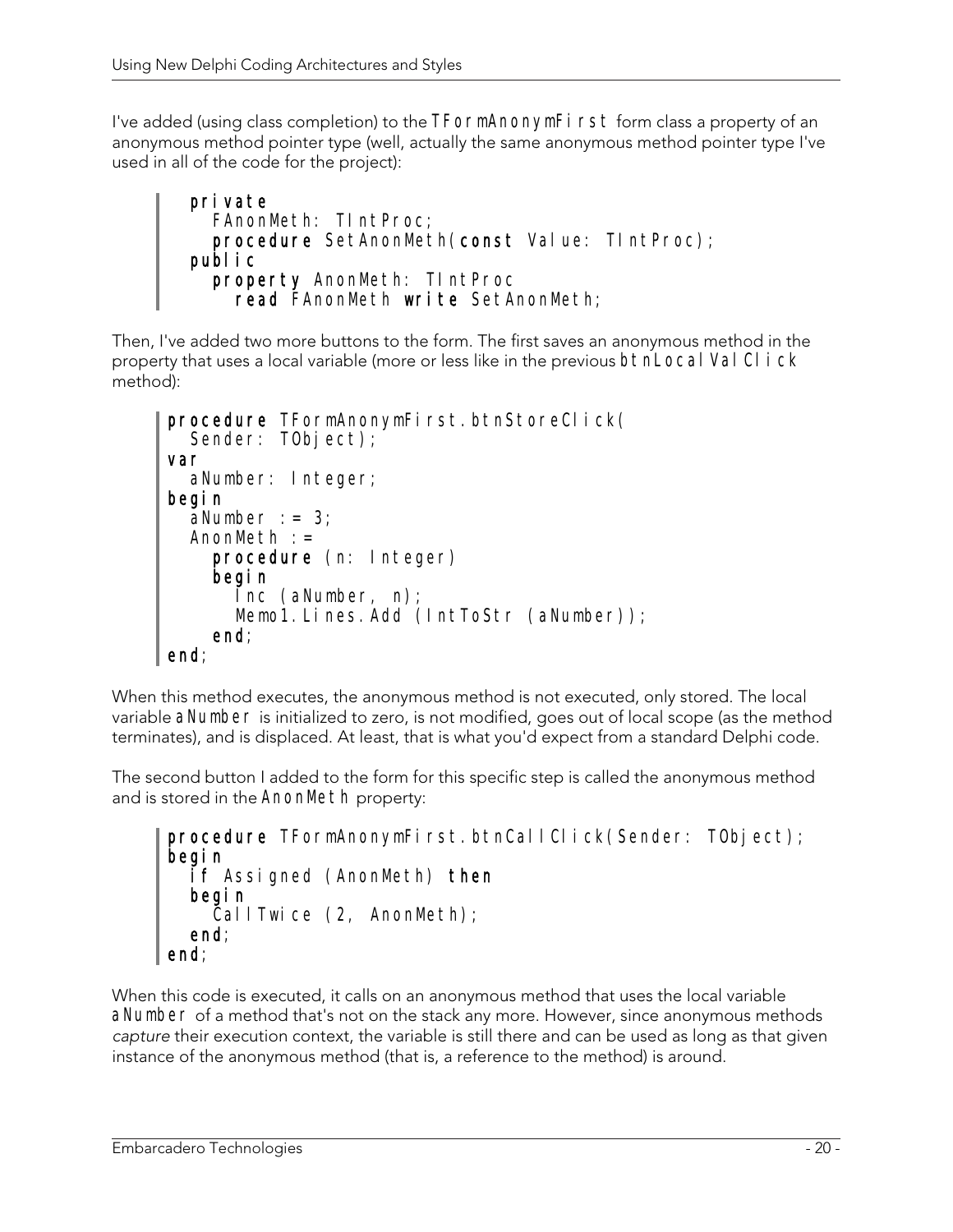As further proof, do the following: press the Store button once, the Call button two times, and you'll see that same captured variable being used:



Now press Store once more and press Call again. Why is the value of the local variable reset? By assigning a new anonymous methods instance, the old one is deleted (along with its own execution context) and a new execution context is captured, including a new instance of the local variable. The full sequence Store – Call – Call – Store – Call produces:

It is the implication of this behavior, resembling what some other languages do, that makes anonymous methods an extremely powerful language feature that you can use to implement something literally impossible in the past.

# **OTHER NEW LANGUAGE FEATURES**

With so many new relevant features in the Object Pascal language, it is easy to miss some of the minor ones.

### A COMMENTED DEPRECATED DIRECTIVE

The deprecated directive (used to indicate a symbol) is still available for compatibility reasons only but can now be followed by a string that will be displayed as part of the compiler warning. If you define a procedure and call it as in the following code snippet:

```
procedure DoNothing;
  deprecated 'use DoSomething instead';
begin 
end; 
procedure TFormMinorLang.btnDepracatedClick(
  Sender: TObject);
begin 
  DoNothing;
end;
```
At the call location (in the btnDepracatedCl i ck method) you'll get the following warning:

W1000 Symbol 'DoNothing' is deprecated: 'use DoSomething instead'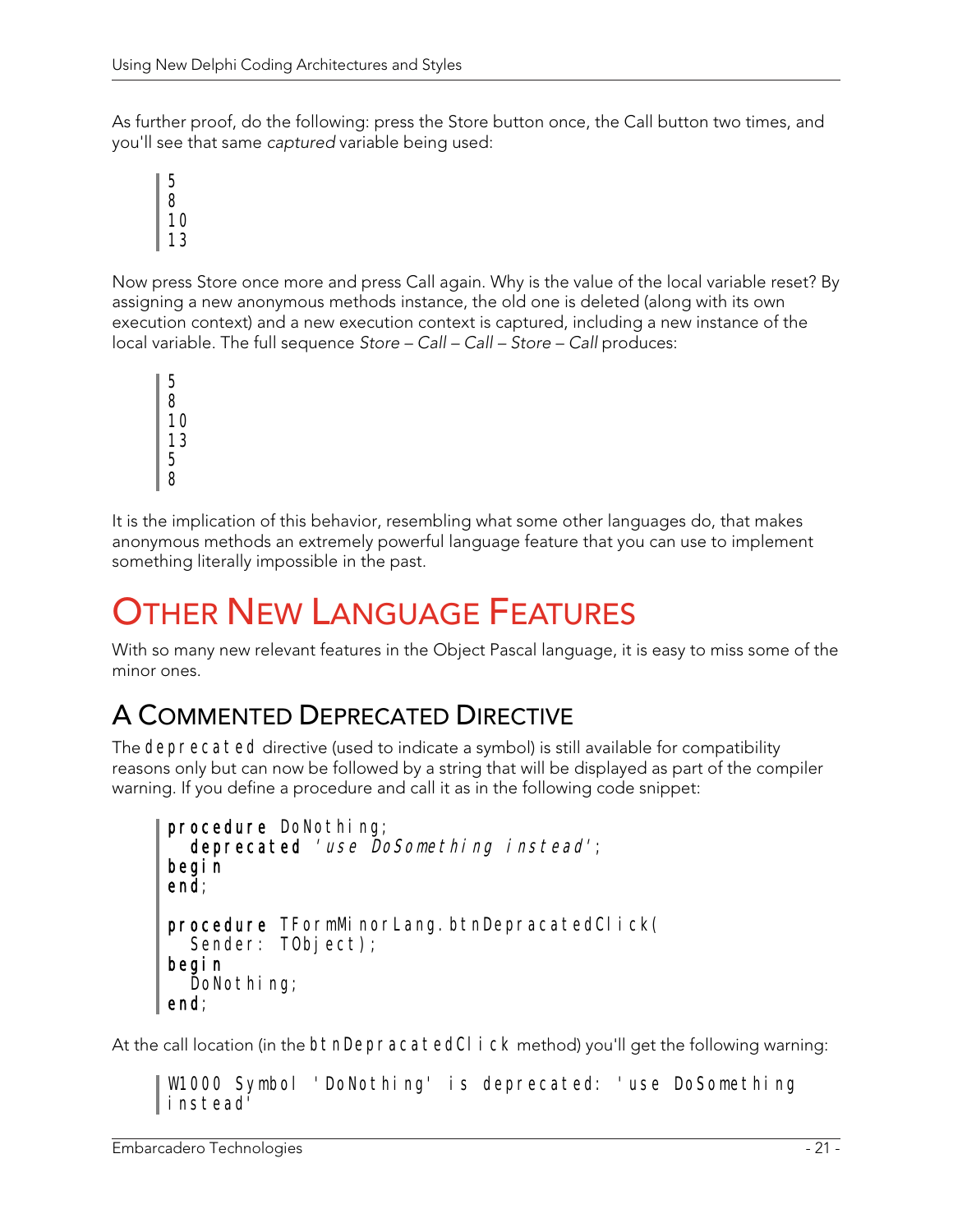This is much better than the previous practice of adding a comment to the declaration of the deprecated symbol: having a to click on the error message to get to the source code line in which this is used, jump to the declaration location, and find the comment. Needless to say, the code above won't compile in Delphi 2007, where you get the error:

#### E2029 Declaration expected but string constant found

The new feature of deprecated is used rather heavily in the Delphi 2009 RTL and VCL, while I'm expecting that third party vendors will have to refrain from using it because of the incompatibility with past versions of the compiler.

### EXIT WITH A VALUE

Traditionally, Pascal functions used to assign a result by using the function name, as in:

```
function ComputeValue: Integer;
begin 
 ... 
ComputeValue := 10;end;
```
Delphi has long provided an alternate coding, using the Resul  $t$  identifier to assign a return value to a function:

```
function ComputeValue: Integer;
begin 
   ... 
Result := 10;
end;
```
The two approaches are identical and do not alter the flow of the code. If you need to assign the function result and stop the current execution you can use two separate statements, assign the result and then call  $Exi$  t. The following code snippet (looking for a string containing a given number in a string list) shows a classic example of this approach:

```
function FindExit (sl: TStringList; n: Integer): string;
var 
  I: Integer; 
begin 
  For I := 0 to sl. Count do
    if Pos (IntToStr (n), sl[I]) > 0 then
     begin 
      Result := sl[1];
      Exit;
     end; 
end;
```
In Delphi 2009, you can replace the two statements with a new special call to  $Exi t$ , passing to it the return value of the function, in a way resembling the C language return statement. So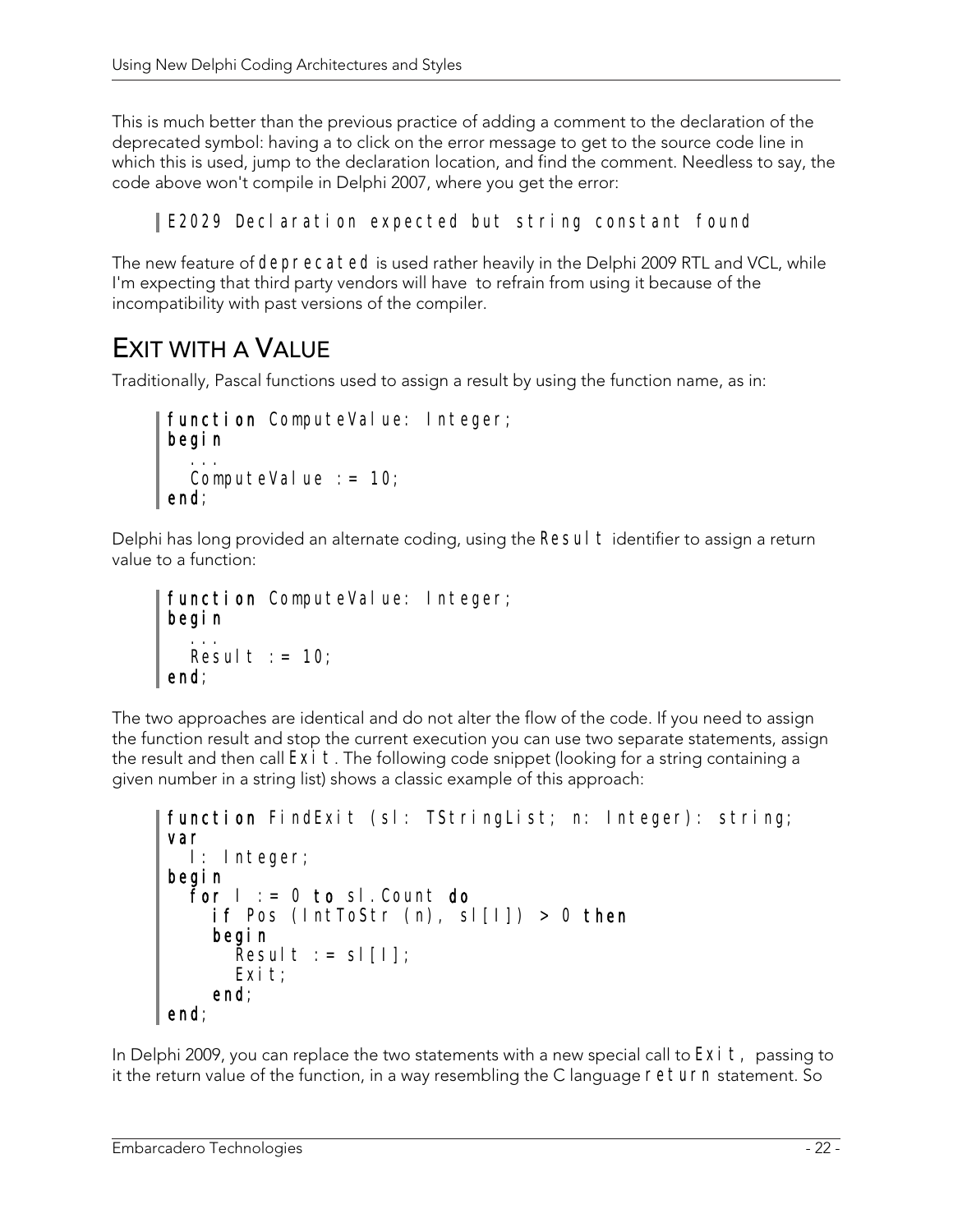you can write the code above in a more compact version (also because with a single statement you can avoid the begi n/end):

```
function FindExitValue (
   sl: TStringList; n: Integer): string; 
var 
   I: Integer; 
begin 
  for I := 0 to sI. Count do
    if Pos (IntToStr (n), sl[I]) > 0 then
      Exit (sl[I]);
end;
```
### NEW AND ALIASED INTEGRAL TYPES

Although this is not strictly a compiler change, but rather, an addition in the System unit, you can now use a set of easier-to-remember aliases for signed and unsigned integral data types. These are the signed and unsigned predefined types in the compiler:

| Shortlnt        | Byte       |
|-----------------|------------|
| <b>SmallInt</b> | Word       |
| Integer         | Cardi nal  |
| Nativelnt       | NativeUInt |
| Int64           | UI $nt64$  |

These types were already in Delphi 2007 and previous versions, but the 64bit ones date back only a few versions of the compiler. The Nativel nt and NativeUI nt types, which should depend on the compiler version (32 bit and future 64 bit) were already in Delphi 2007, but, they were not documented.

If you need a data type that will match the CPU native integer size, these are the types to use. The Integer type, in fact, is expected to remain unchanged when moving from 32-bit to 64-bit compilers.

The following set of predefined aliases added by System unit is brand new in Delphi 2009:

```
type 
 Int8 = ShortInt;Int16 = SmallInt;Int32 = Integer;UInt8 = Byte;UInt16 = Word;
 UInt32 = Cardinal;
```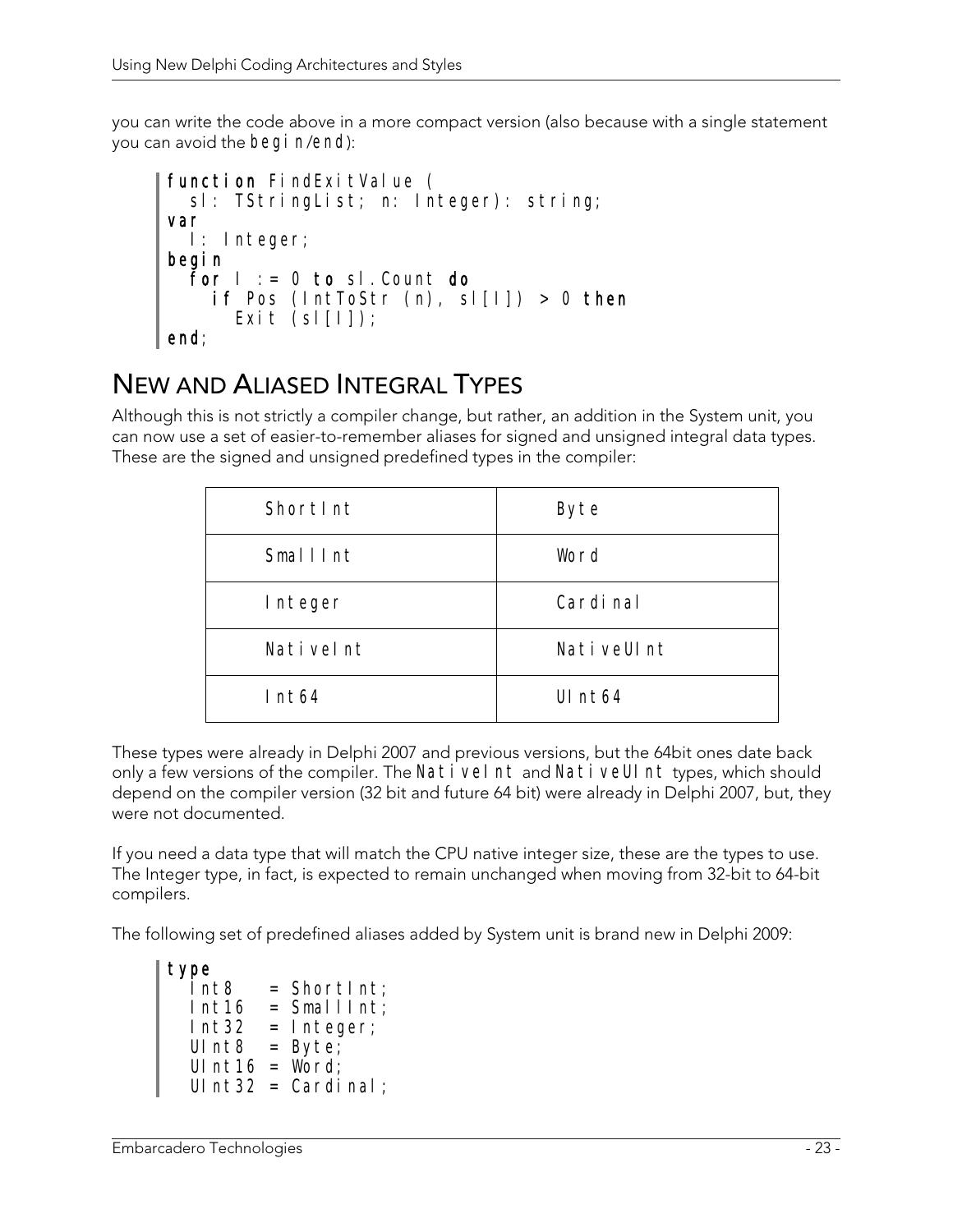Although they don't add anything new, they are probably easier to use because it is generally hard to remember if a ShortInt is smaller than a SmallInt, and it is easy to remember the actual implementation of Int16 or Int8.

# CONCLUSION

I've outlined a few interesting things that were added to the Delphi language, but what makes a huge difference in this version of the compiler is the support for generics, for anonymous methods, and the combination of the two. These features don't merely extend the Delphi language, but open it up for new programming paradigms beside the classic object-oriented programming and event-driven programming approaches Delphi traditionally featured. The ability of having classes parameterized on one or more data types and that of passing routines as parameters open up new coding styles and new ways of architecting Delphi applications. The language power is here in Delphi 2009, but it will take a while before libraries and components start taking full advantage of these features. Still, with Delphi 2009, you can start working out new coding techniques today.

# ABOUT THE AUTHOR

This white paper has been written for Embarcadero Technologies by Marco Cantù, author of the best-selling series, Mastering Delphi. The content has been extracted from his latest book, "Delphi 2009 Handbook", http://www.marcocantu.com/dh2009. You can read about Marco on his blog (http://blog.marcocantu.com) and reach him at his e-mail address: marco.cantu@gmail.com.